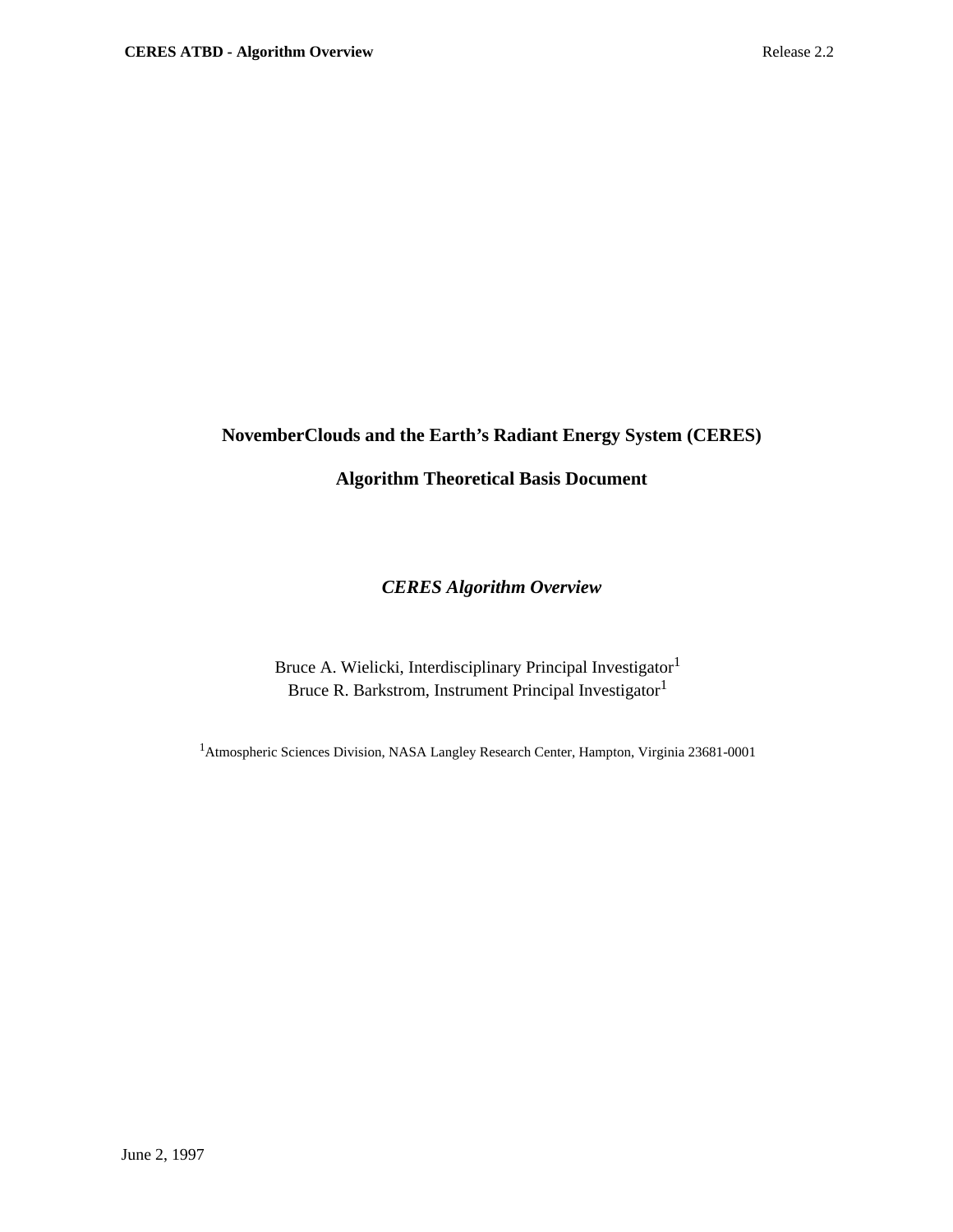#### **Abstract**

*CERES (Clouds and the Earth's Radiant Energy System) is a key part of NASA's Earth Observing System (EOS). CERES objectives are*

- *1. For climate change analysis, provide a continuation of the ERBE (Earth Radiation Budget Experiment) record of radiative fluxes at the top of the atmosphere (TOA) analyzed using the same techniques as the existing ERBE data.*
- *2. Double the accuracy of estimates of radiative fluxes at TOA and the Earth's surface.*
- *3. Provide the first long-term global estimates of the radiative fluxes within the Earth's atmosphere.*
- *4. Provide cloud property estimates which are consistent with the radiative fluxes from surface to TOA.*

*These CERES data are critical for advancing the understanding of cloud-radiation interactions, in particular cloud feedback effects on the Earth's radiation balance. CERES data are fundamental to our ability to understand and detect global climate change. CERES results are also very important for studying regional climate changes associated with deforestation, desertification, anthropogenic aerosols, and El Niño events.*

*This overview summarizes the Release 2 version of the planned CERES data products and data analysis algorithms. These algorithms are a prototype for the system which will produce the scientific data required for studying the role of clouds and radiation in the Earth's climate system. This release will produce a data processing system to analyze the first CERES data planned for launch on TRMM in November 1997, followed by the EOS-AM platform in June 1998.*

### **CERES Algorithm Theoretical Basis Document (ATBD)**

#### **Introduction**

The purpose of this overview is to provide a brief summary of the CERES (Clouds and the Earth's Radiant Energy System) science objectives, historical perspective, algorithm design, and relationship to other EOS (Earth Observing System) instruments as well as important field experiments required for validation of the CERES results. The overview is designed for readers familiar with the ERBE (Earth Radiation Budget Experiment) and ISCCP (International Satellite Cloud Climatology Project) data. For other readers, additional information on these projects can be found in many references (Barkstrom 1984; Barkstrom and Smith 1986; Rossow et al. 1991; Rossow and Garder 1993). Given this background, many of the comments in this overview will introduce CERES concepts by comparison to the existing ERBE and ISCCP state-of-the-art global measurements of radiation budget and cloud properties. The overview will not be complete or exhaustive, but rather selective and illustrative. More complete descriptions are found in the ATBD's, and they are referenced where appropriate. The overview, as well as the entire set of ATBD's that constitute the CERES design are the product of the entire CERES Science Team and the CERES Data Management Team. We have simply summarized that work in this document.

### **Scientific Objectives**

The scientific justification for the CERES measurements can be summarized by three assertions: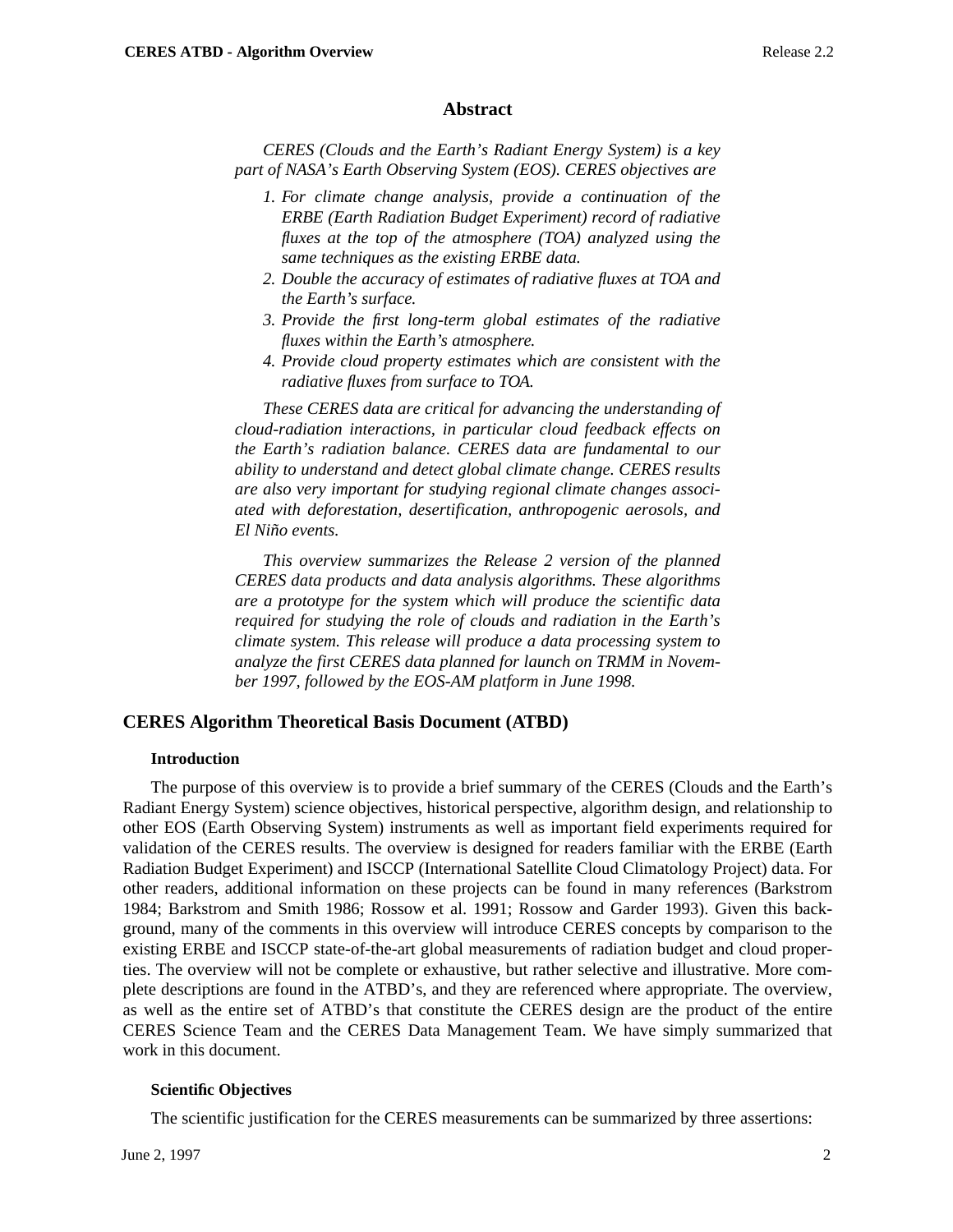- Changes in the radiative energy balance of the Earth-atmosphere system can cause long-term climate changes (including a carbon dioxide induced "global warming")
- Besides the systematic diurnal and seasonal cycles of solar insolation, changes in cloud properties (amount, height, optical thickness) cause the largest changes of the Earth's radiative energy balance
- Cloud physics is one of the weakest components of current climate models used to predict potential global climate change

The international assessment of the confidence in predictions using global climate models (IPCC 1992) concluded that "the radiative effects of clouds and related processes continue to be the major source of uncertainty." The U.S. Global Change Research Program classified the role of clouds and radiation as its highest scientific priority (CEES, 1994). There are many excellent summaries of the scientific issues (Climate Change, 1995;; Hansen et al. 1993; Ramanathan et al. 1989; Randall et al. 1989; Wielicki et al. 1995) concerning the role of clouds and radiation in the climate system. These issues naturally lead to a requirement for improved global observations of both radiative fluxes and cloud physical properties. The CERES Science Team, in conjunction with the EOS Investigators Working Group representing a wide range of scientific disciplines from oceans, to land processes, to atmosphere, has examined these issues and proposed an observational system with the following objectives:

- For climate change analysis, provide a continuation of the ERBE record of radiative fluxes at the TOA, analyzed using the same algorithms that produced the existing ERBE data
- Double the accuracy of estimates of radiative fluxes at the TOA and Earth's surface
- Provide the first long-term global estimates of the radiative fluxes within the Earth's atmosphere
- Provide cloud property estimates which are consistent with the radiative fluxes from surface to TOA

The most recent IPCC assessment of climate change (Climate Change, 1995) concludes that the remaining uncertainties include "feedbacks associated with clouds" and "systematic collection of longterm instrumental and proxy observations of the climate system variables (e.g., solar output, atmospheric energy balance components, . . ." The long-term CERES measurements target both of these needs.

The CERES Algorithm Theoretical Basis Documents (ATBD's) provide a technical plan for accomplishing these scientific objectives. The ATBD's include detailed specification of data products, as well as the algorithms used to produce those products. CERES validation plans are provided in a separate set of documents.

# **Historical Perspective**

We will briefly outline the CERES planned capabilities and improvements by comparison to the existing ERBE, ISCCP, and SRB (Surface Radiation Budget) projects. Figure 1 shows a schematic of radiative fluxes and cloud properties as produced by ERBE, SRB, and ISCCP, as well as those planned for CERES. Key changes are listed below:

### *Scene Identification*

- ERBE measured only TOA fluxes and used only ERBE radiance data, even for the difficult task of identifying each ERBE field of view (FOV) as cloudy or clear.
- CERES will identify clouds using collocated high spectral and spatial resolution cloud imager radiance data from the same spacecraft as the CERES broadband radiance data, (ATBD subsystem 4).
- ERBE only estimated cloud properties as one of four cloud amount classes.
- CERES will identify clouds by cloud amount, height, optical depth, and cloud particle size and phase.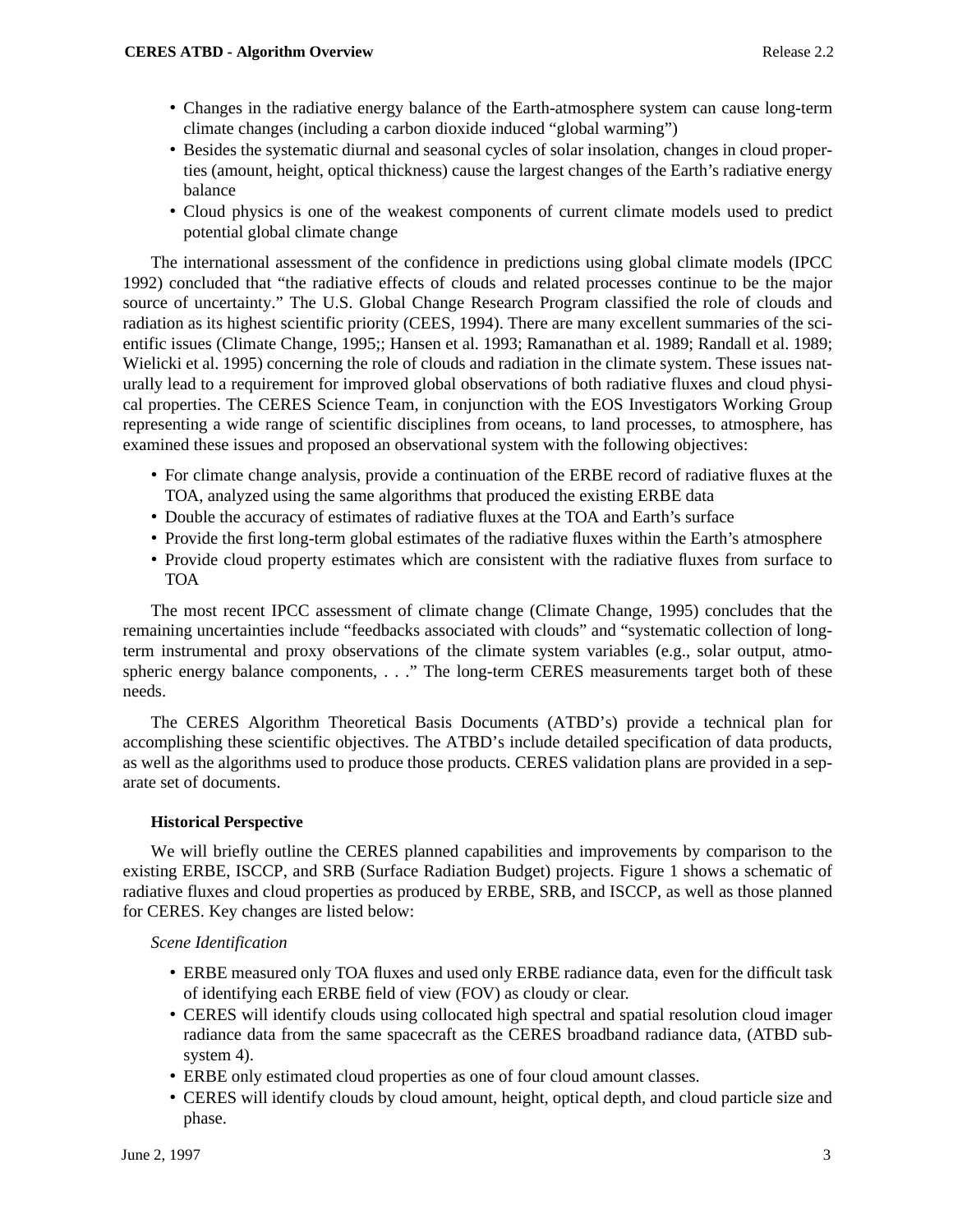

Figure 1. The top of the figure compares radiative fluxes derived by ERBE, SRB, and CERES. The bottom compares cloud amount and layering assumptions used by ERBE, ISCCP, and CERES.

# *Angular Sampling*

- ERBE used empirical anisotropic models which were only a function of cloud amount and four surface types (Wielicki and Green 1989). This caused significant rms and bias errors in TOA fluxes (Suttles et al. 1992).
- CERES will fly a new rotating azimuth plane (RAP) scanner to sample radiation across the entire hemisphere of scattered and emitted broadband radiation. The CERES RAP scanner data will be merged with coincident cloud imager derived cloud physical and radiative properties to develop a more complete set of models of the radiative anisotropy of shortwave (SW) and longwave (LW) radiation. Greatly improved TOA fluxes will be obtained.

## *Time Sampling*

• ERBE used a time averaging strategy which relied only on the broadband ERBE data and used other data sources only for validation and regional case studies.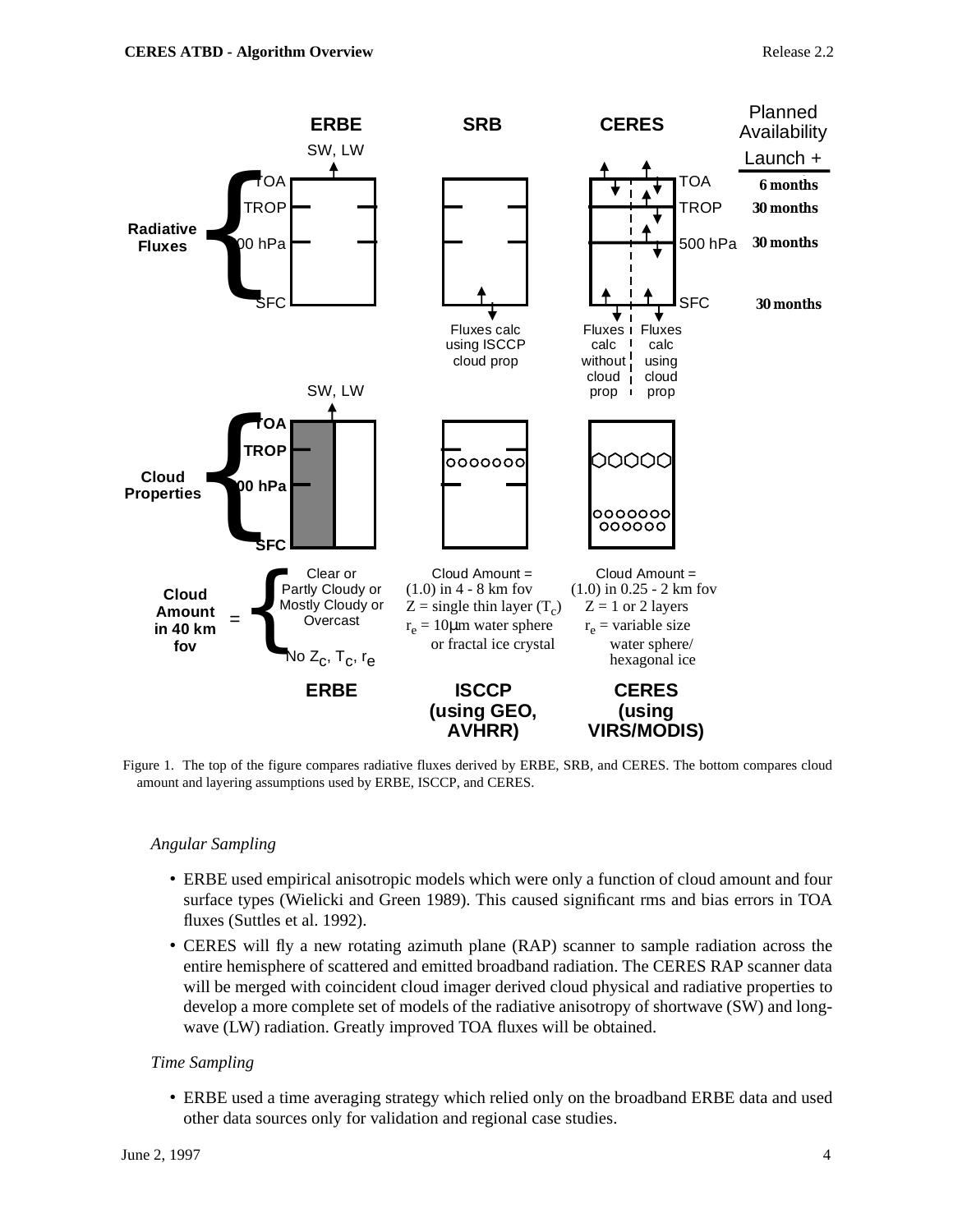• CERES will use the 3-hourly geostationary satellite data of ISCCP to aid in time interpolation of TOA fluxes between CERES observation times. Calibration problems with the narrowband ISCCP data will be eliminated by adjusting the data to agree at the CERES observation times. In this sense, the narrowband data are used to provide a diurnal cycle perturbation to the mean radiation fields.

# *Surface and In-Atmosphere Radiative Fluxes*

- SRB uses ISCCP-determined cloud properties and calibration to estimate surface fluxes.
- CERES will provide two types of surface fluxes: *first*, a set which attempts to directly relate CERES TOA fluxes to surface fluxes; *second*, a set which uses the best information on cloud, surface, and atmosphere properties to calculate surface, in-atmosphere, and TOA radiative fluxes, and then constrains the radiative model solution to agree with CERES TOA flux observations.
- Radiative fluxes within the atmosphere will initially be provided at the tropopause and at selected levels in the stratosphere (launch plus 30 months). Additional radiative flux estimates at 500 hPa (launch  $+30$  months) and at 4-12 additional levels in the troposphere (launch  $+42$ months) are planned, with the number of tropospheric levels dependent on the results of postlaunch validation studies.

# **CERES Algorithm Summary**

## *Data Flow Diagram*

The simplest way to understand the structure of the CERES data analysis algorithms is to examine the CERES data flow diagram shown in figure 2. Circles in the diagram represent algorithm processes which are formally called subsystems. Subsystems are a logical collection of algorithms which together convert input data products into output data products. Boxes represent archival data products. Boxes with arrows entering a circle are input data sources for the subsystem, while boxes with arrows exiting the circles are output data products. Data output from the subsystems falls into three major types of archival products:

- 1. **ERBE-like Products** which are as identical as possible to those produced by ERBE. These products are used for climate monitoring and climate change studies when comparing directly to ERBE data sources (process circles and ATBD subsystems 1, 2, and 3).
- 2. **SURFACE Products** which use cloud imager data for scene classification and new CERESderived angular models to provide TOA fluxes with improved accuracy over those provided by the ERBE-like products. Second, direct relationships between surface fluxes and TOA fluxes are used where possible to construct SRB estimates which are as independent as possible of radiative transfer model assumptions, and which can be tuned directly to surface radiation measurements. These products are used for studies of land and ocean surface energy budget, as well as climate studies which require higher accuracy TOA fluxes than provided by the ERBE-like products (process circles and ATBD subsystems 1, 4, 9, and 10).
- 3. **ATMOSPHERE Products** which use cloud-imager-derived cloud physical properties, NCEP (National Centers for Environmental Prediction) or EOS DAO (Data Assimilation Office) temperature and moisture fields, ozone and aerosol data, CERES observed surface properties, and a broadband radiative transfer model to compute estimates of SW and LW radiative fluxes (up and down) at the surface, at levels within the atmosphere, and at the TOA. By adjusting the most uncertain surface and cloud properties, the calculations are constrained to agree with the CERES TOA-measured fluxes, thereby producing an internally consistent data set of radiative fluxes and cloud properties. These products are designed for studies of energy balance within the atmosphere, as well as climate studies which require consistent cloud, TOA, and surface radiation data sets.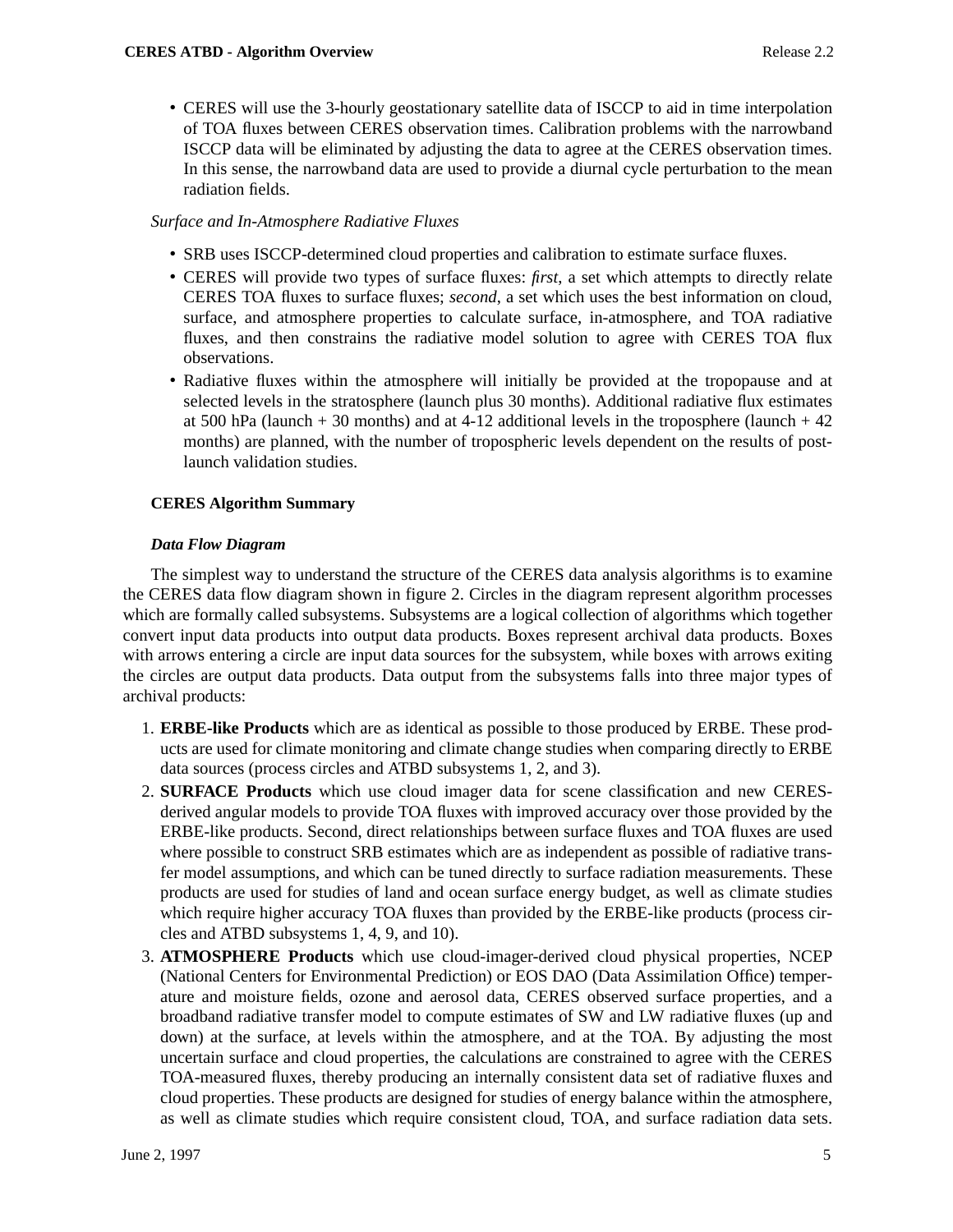

Figure 2. The CERES data flow diagram. Boxes represent input or output archived data products. The circles represent algorithm processes.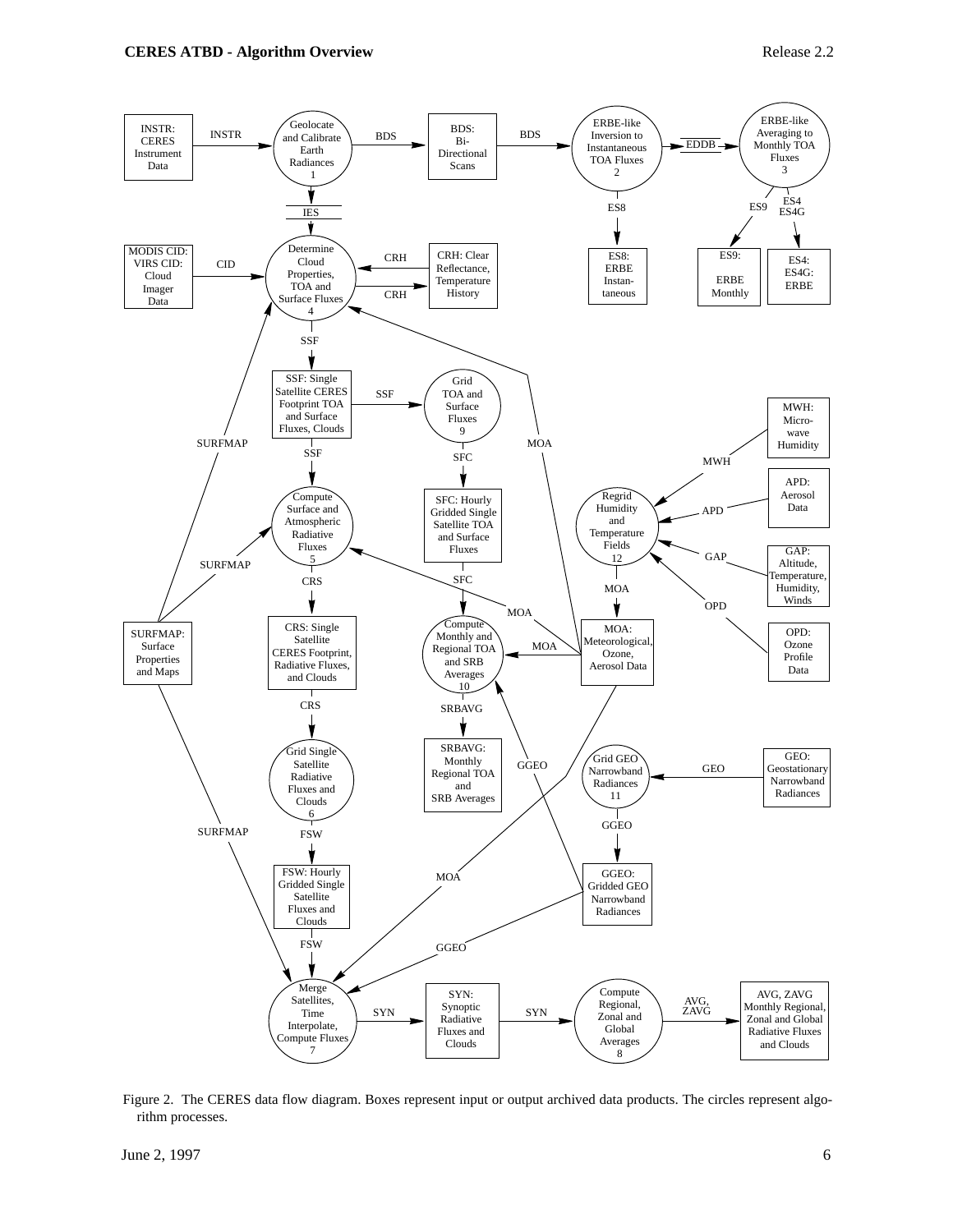Data volume is much larger than ERBE-like or Surface products (process circles and ATBD subsystems 1, 4, 5, 6, 7, and 8).

The data flow diagram and the associated ATBD's are a work in progress. They represent the current understanding of the CERES Science Team and the CERES Data Management Team. The ATBD's are meant to change with time. To manage this evolution, the data products and algorithms will be developed in four releases or versions.

Release 1 (1996) is the initial prototype system. Release 1 is sufficiently complete to allow testing on existing global satellite data from ERBE, AVHRR (Advanced Very High Resolution Radiometer), and HIRS (High-Resolution Infrared Sounder) instruments for October 1986 on NOAA-9. This release provides estimates of the computational resources required to process the CERES data, as well as sensitivity studies of initial algorithm performance for global conditions.

Release 2 (1997) is the first operational system. It will be designed using the experience from Release 1, and will be ready to process the first CERES data following the planned launch of the Tropical Rainfall Measuring Mission (TRMM) in November 1997, as well as the first CERES data from the EOS-AM platform planned for launch in June 1998.

Release 3 (1998) adds the capability to analyze MODIS radiance data to provide cloud properties. Release 3 will be used to process initial EOS-AM and EOS-PM data.

Release 4 (2001) is planned for 3 years after the launch of the EOS-AM platform. Release 4 improvements will include new models of the anisotropy of SW and LW radiation (subsystem 4.5) using the CERES RAP scanner (subsystem 1.0) and additional vertical levels of radiative fluxes within the atmosphere (subsystem 5.0). Note that Release 4 will require a reprocessing of the earlier Release 2 and 3 data to provide a time-consistent climate data set for the CERES observations.

The following sections will give a brief summary of the algorithms used in each of the subsystems shown in figure 2. For more complete descriptions, the ATBD's are numbered by the same subsystem numbers used below.

#### *Subsystem 1: Instrument Geolocate and Calibrate Earth Radiances*

The instrument subsystem converts the raw, level 0 CERES digital count data into geolocated and calibrated filtered radiances for three spectral channels: a total channel  $(0.3-200 \,\text{\sc{um}})$ , a shortwave channel (0.3–5  $\mu$ m), and a longwave window channel (8–12  $\mu$ m) (Lee et al. 1996). Details of the conversion, including ground and on-board calibration can be found in ATBD subsystem 1. The CERES scanners are based on the successful ERBE design, with the following modifications to improve the data:

- Improved ground and onboard calibration by a factor of 2. The accuracy goal is 1% for SW and 0.5% for LW.
- Angular FOV reduced by a factor of 2 to about 20 km at nadir for EOS-AM orbit altitude of 700 km. This change is made to increase the frequency of clear-sky and single-layer cloud observations, as well as to allow better angular resolution in the CERES derived angular distribution models (ADM's), especially for large viewing zenith angles.
- Improved electronics to reduce the magnitude of the ERBE offsets.
- Improved spectral flatness in the broadband SW channel.
- Replacement of the ERBE LW channel (nonflat spectral response) with an 8–12-µm spectral response window.

The CERES instruments are designed so that they can easily operate in pairs as shown in figure 3. In this operation, one of the instruments operates in a fixed azimuth crosstrack scan (CTS) which optimizes spatial sampling over the globe. The second instrument (RAP scanner) rotates its azimuth plane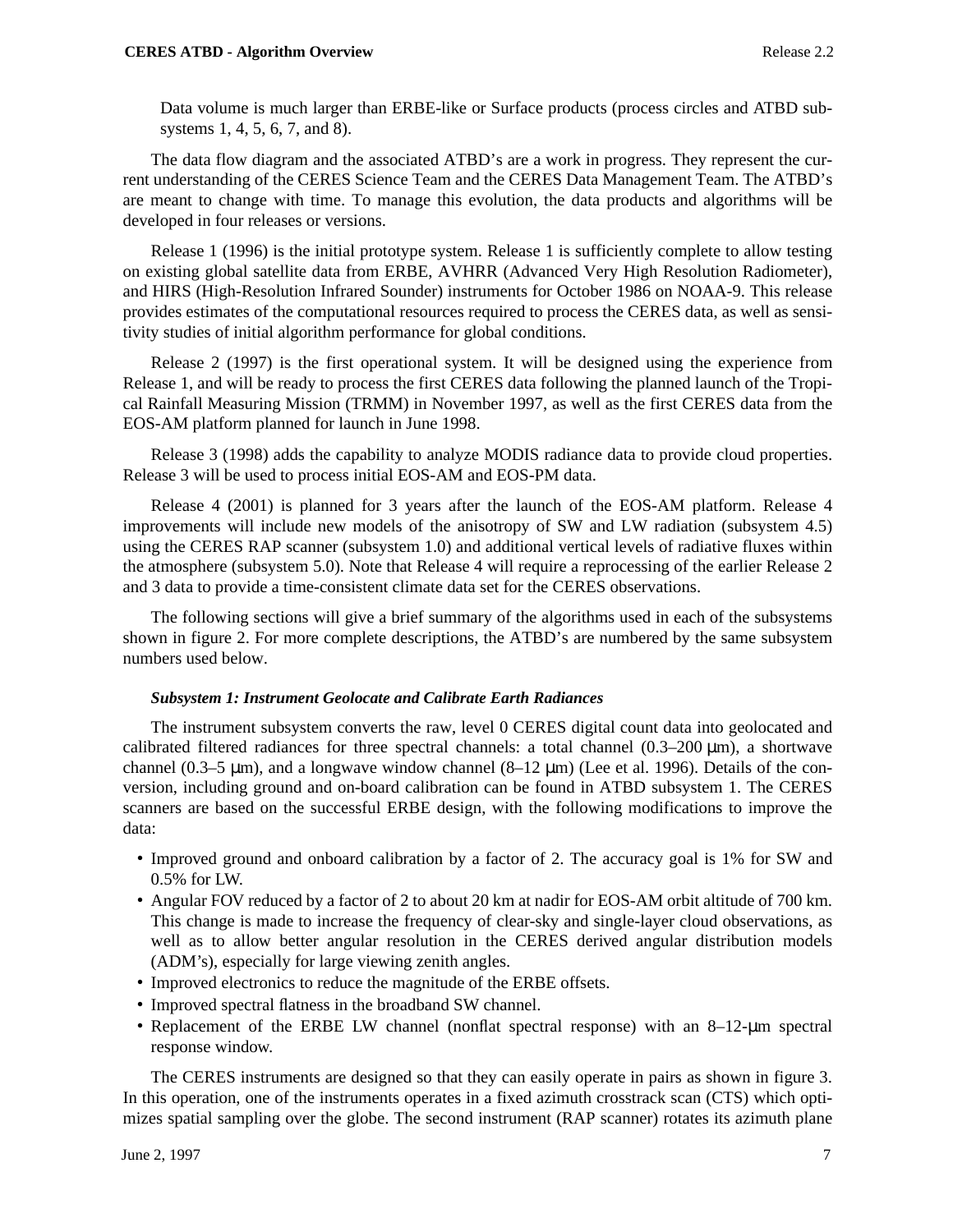

Figure 3. The scan pattern of two CERES scanners on EOS-AM and EOS-PM spacecraft. One scanner is crosstrack, the other scanner rotates in azimuth angle as is scans in elevation, thereby sampling the entire hemisphere of radiation.

scan as it scans in elevation angle, thereby providing angular sampling of the entire hemisphere of radiation. The RAP scanner, when combined with cloud imager classification of cloud and surface types, will be used to provide improvements over the ERBE ADM's (ATBD subsystem 4.5). Each CERES instrument is identical, so either instrument can operate in either the CTS or RAP scan mode. An initial set of 6 CERES instruments is being built, including deployment on:

- TRMM (1 scanner), 35-degree inclined processing orbit, launch November 1997
- EOS-AM (2 scanners), 10:30 a.m. sun-synchronous orbit, launch June 1998
- EOS-PM (2 scanners), 1:30 p.m. sun-synchronous orbit, launch January 2000
- TRMM follow on, 57-degree precessing orbit 2002 (not yet confirmed)

### *Subsystem 2: ERBE-Like Inversion to Instantaneous TOA Fluxes*

The ERBE-like inversion subsystem converts filtered CERES radiance measurements to instantaneous radiative flux estimates at the TOA for each CERES field of view. The basis for this subsystem is the ERBE Data Management System which produced TOA fluxes from the ERBE scanning radiometers onboard the ERBS (Earth Radiation Budget Satellite), NOAA-9 and NOAA-10 satellites over a 5-year period from November 1984 to February 1990 (Barkstrom 1984; Barkstrom and Smith 1986). The ERBE Inversion Subsystem (Smith et al. 1986) is a mature set of algorithms that has been well documented and tested. The strategy for the CERES ERBE-like products is to process the data through the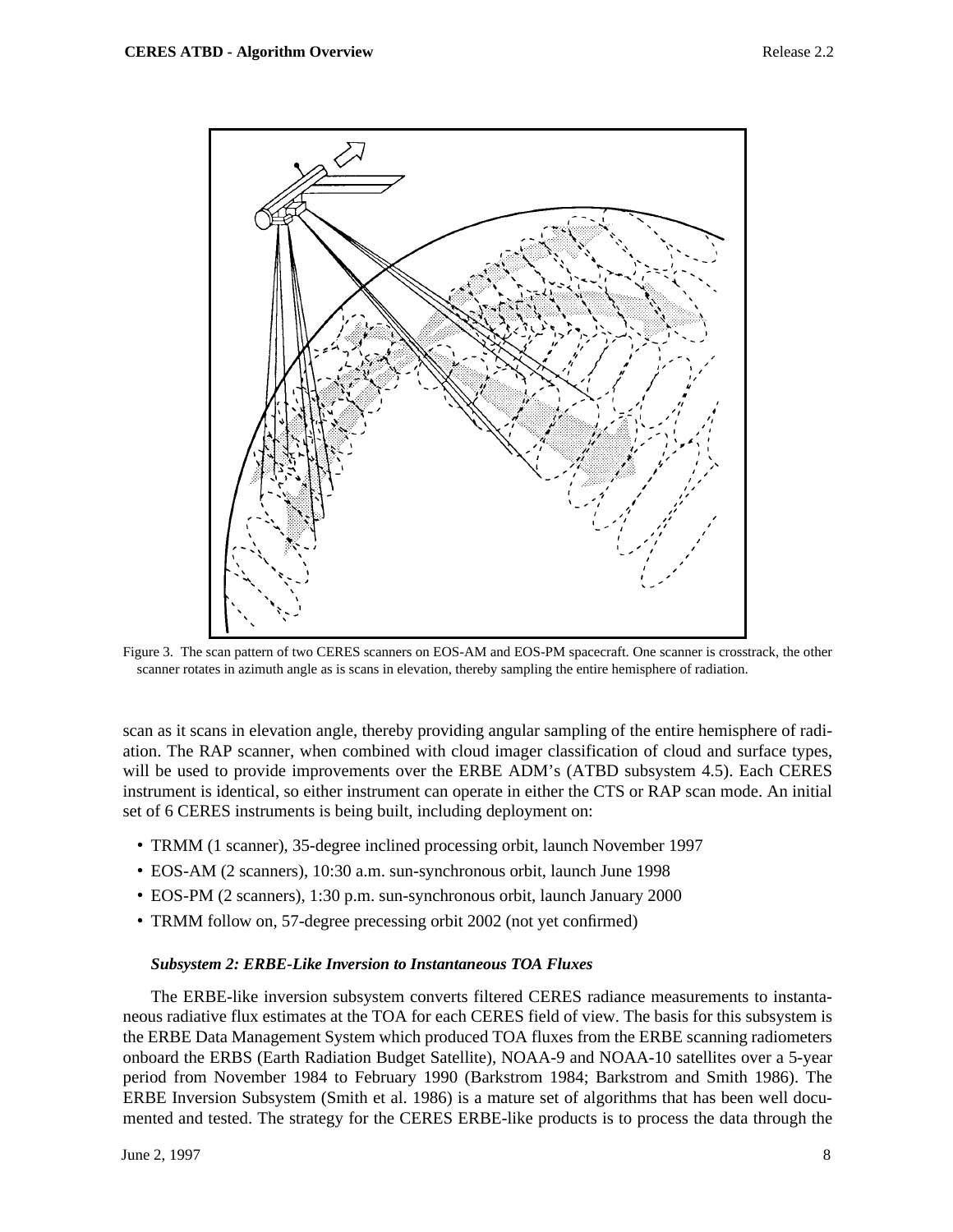same algorithms as those used by ERBE, with only minimal changes, such as those necessary to adapt to the CERES instrument characteristics.

### *Subsystem 3: ERBE-Like Averaging to Monthly TOA*

This subsystem temporally interpolates the instantaneous CERES flux estimates to compute ERBElike averages of TOA radiative parameters. CERES observations of SW and LW flux are time averaged using a data interpolation method similar to that employed by the ERBE Data Management System. The averaging process accounts for the solar zenith angle dependence of albedo during daylight hours, as well as the systematic diurnal cycles of LW radiation over land surfaces (Brooks et al. 1986).

The averaging algorithms produce daily, monthly-hourly, and monthly means of TOA and surface SW and LW flux on regional, zonal, and global spatial scales. Separate calculations are performed for clear-sky and total-sky fluxes.

#### *Subsystem 4: Overview of Cloud Retrieval and Radiative Flux Inversion*

One of the major advances of the CERES radiation budget analysis over ERBE is the ability to use high spectral and spatial resolution cloud imager data to determine cloud and surface properties within the relatively large CERES field of view (20-km diameter for EOS-AM and EOS-PM, 10-km diameter for TRMM). For the first launch of the CERES broadband radiometer on TRMM in 1997, CERES will use the VIRS (Visible Infrared Scanner) cloud imager as input. For the next launches on EOS-AM (1998) and EOS-PM (2000), CERES will use the MODIS (Moderate-Resolution Imaging Spectroradiometer) cloud imager data as input. This subsystem matches imager-derived cloud properties with each CERES FOV and then uses either ERBE ADM's (Releases 1, 2, and 3) or improved CERES ADM's (Release 4) to derive TOA flux estimates for each CERES FOV. Until new CERES ADM's are available 3 years after launch, the primary advance over the ERBE TOA flux method will be to greatly increase the accuracy of the clear-sky fluxes. The limitations of ERBE clear-sky determination cause the largest uncertainty in estimates of cloud radiative forcing. In Release 4 using new ADM's, both rms and bias TOA flux errors for all scenes are expected to be a factor of 3-4 smaller than those for the ERBE-like analysis.

In addition to improved TOA fluxes, this subsystem also provides the CERES FOV matched cloud properties used by subsystem 5 to calculate radiative fluxes at the surface, within the atmosphere, and at the TOA for each CERES FOV. Finally, this subsystem also provides estimates of surface fluxes using direct TOA-to-surface parameterizations. Because of its complexity, this subsystem has been further decomposed into six additional subsystems.

*4.1. Imager clear-sky determination and cloud detection.* This subsystem is an extension of the ISCCP time-history approach with several key improvements, including the use of

- Multispectral clear/cloud tests (Gustafson 1994)
- Improved navigation (approximately 1 km or better) and calibration of VIRS and MODIS

*4.2. Imager cloud height determination.* For ISCCP, this step is part of the cloud property determination. CERES separates this step and uses three techniques to search for well-defined cloud layers:

- Comparisons of multispectral histogram analyses to theoretical calculations (Minnis et al. 1993)
- Spatial coherence (Coakley and Bretherton 1982)
- Infrared sounder radiance ratioing (15-µm band channels) (Menzel et al. 1992; Baum et al. 1994)

While the analysis of multilevel clouds is at an early development stage, it is considered a critical area and will be examined even in Release 2 of the CERES algorithms. The need for identification of multilayer clouds arises from the sensitivity of surface downward LW flux to low-level clouds and cloud overlap assumptions (ATBD subsystem 5.0). Release 2 will attempt to determine which imager pixels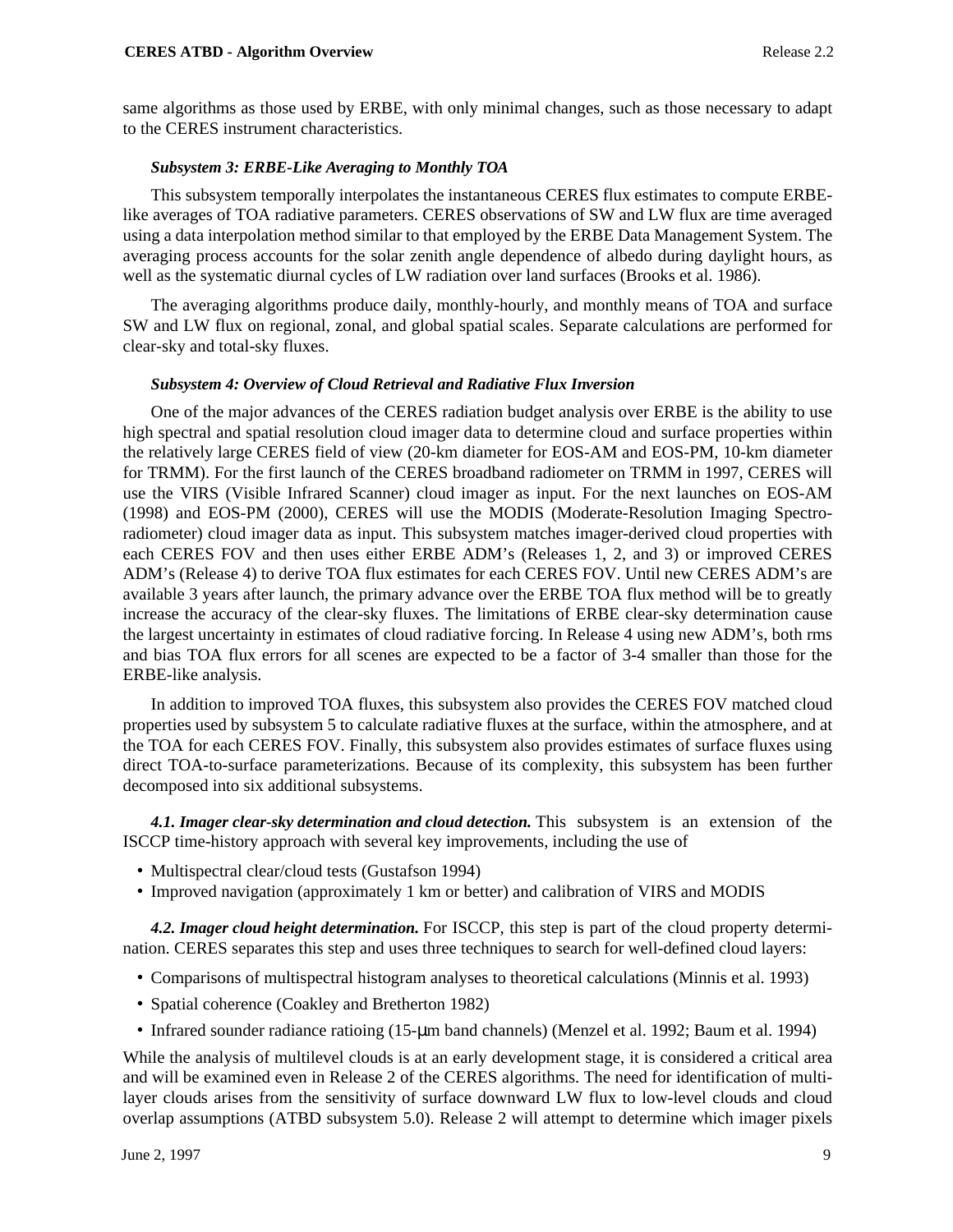contain overlapped clouds. Later relases will examine the potential to derive multiple cloud layers (see Subsystem 4.0)

*4.3. Cloud optical property retrieval.* For ISCCP, this step involved the determination of a cloud optical depth using visible channel reflectance; an infrared emittance derived using this visible optical depth and an assumption of cloud microphysics (10-µm water spheres); and a cloud radiating temperature corrected for emittance less than 1.0 (daytime only). Version 2 (DX and D1) of the ISCCP analyses now becoming available allow for ice particles, depending on cloud temperature.

The CERES analysis extends these properties to include cloud particle size and phase estimation using additional spectral channels at 1.6 and 3.7  $\mu$ m (TRMM) or 1.6 and 2.1  $\mu$ m (MODIS) during the day (King et al. 1992) and 3.7 and 8.5 µm at night. In addition, the use of infrared sounder channels in subsystem 4.2 allows correction of non-black cirrus cloud heights for day and nighttime conditions.

Figure 4 summarizes the CERES cloud property analysis with a schematic drawing showing the cloud imager pixel data overlaid with a geographic mask (surface type and elevation), the cloud mask from subsystem 4.1, the cloud height and overlap conditions specified in subsystem 4.2, and the column of cloud properties for each imager pixel in the analysis region.

*4.4. Convolution of imager cloud properties with CERES footprint point spread function.* For each CERES FOV, the CERES point spread function (fig. 5) is used to weight the individual cloud imager footprint data to provide cloud properties matched in space and time to the CERES flux measurements. Because cloud radiative properties are non-linearly related to cloud optical depth, a frequency distribution of cloud optical depth is kept for each cloud height category in the CERES FOV. Additional information on cloud property data structures can be found in ATBD subsystem 0 and 4.0.

*4.5. CERES inversion to instantaneous TOA fluxes.* The cloud properties determined for each CERES FOV are used to select an ADM class to convert measured broadband radiance into an estimate of TOA radiative flux. In Releases 1 and 2, the ERBE ADM classes will be used. After several years of CERES RAP scanner data have been obtained, new ADM's will be developed as a function of cloud amount, cloud height, cloud optical depth, and cloud particle phase.

*4.6. Empirical estimates of shortwave and longwave surface radiation budget involving CERES measurements.* This subsystem uses parameterizations to directly relate the CERES TOA fluxes to surface fluxes. There are three primary advantages to using parameterizations:

- Can be directly verified against surface measurements
- Maximizes the use of the CERES calibrated TOA fluxes
- Computationally simple and efficient

There are two primary disadvantages to this approach:

- Difficult to obtain sufficient surface data to verify direct parameterizations under all cloud, surface, and atmosphere conditions
- May not be able to estimate all individual surface components with sufficient accuracy

For Release 2, we have identified parameterizations to derive surface net SW radiation (Cess et al. 1991; Li et al. 1993), clear-sky downward LW flux (ATBD subsystem 4.6.2), and total-sky downward LW flux (Gupta 1989; Gupta et al. 1992). Recent studies (Ramanathan et al. 1995; Cess et al. 1995) have questioned the applicability of the Li et al. 1993 surface SW flux algorithm, but this algorithm will be used in Release 2, pending the results of further validation.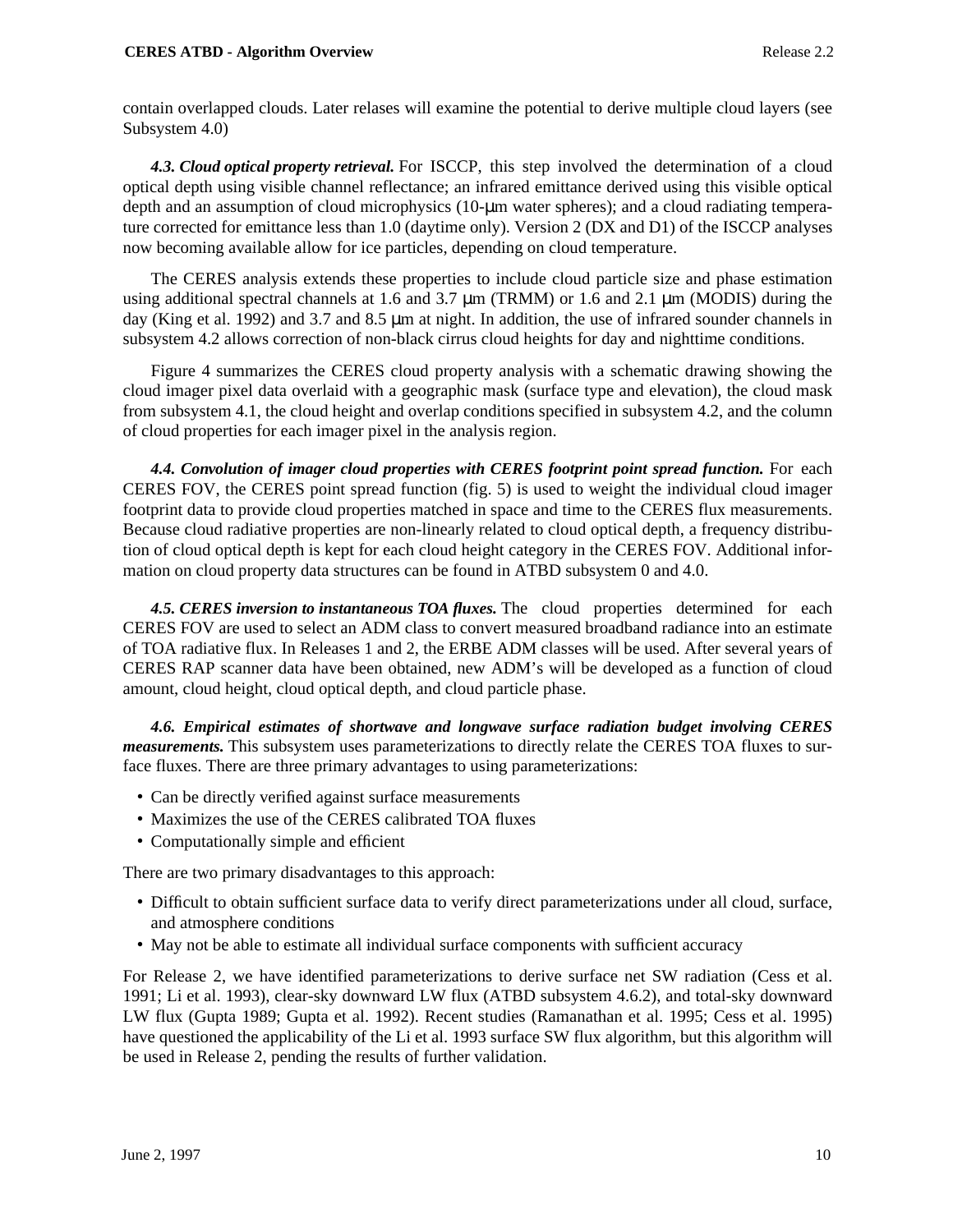

Figure 4. Illustration of the CERES cloud algorithm using cloud imager data from VIRS and MODIS. Imager data are overlaid by a geographic scene map, cloud mask, and cloud overlap condition mask. For each imager field of view, cloud properties are determined for one cloud layer (Release 2) or up to two cloud layers (Releases 3, 4).

The combined importance and difficulty of deriving surface fluxes has led CERES to a two fold approach. The results using the parameterizations given in subsystem 4.6 are saved in the CERES Surface Product. A separate approach using the imager cloud properties, radiative models, and TOA fluxes is summarized in subsystem 5.0 and these surface fluxes are saved in the CERES Atmosphere Products. Both approaches (subsystem 5.0 and 4.6) use radiative modeling to varying degrees. The difference is that the radiative models in the Surface Product are used to derive the form of a simplified parameterization between satellite observations and surface radiative fluxes. The satellite observations are primarily CERES TOA fluxes but include selected auxiliary observations such as column water vapor amount. These simplified surface flux parameterizations are then tested against surface radiative flux observations. If necessary, the coefficients of the parameterization are adjusted to obtain the optimal consistency with the surface observations.

Ultimately, the goal is to improve the radiative modeling and physical understanding to the point where they are more accurate than the simple parameterizations used in the Surface Product. In the near-term, validation against surface observations of both methods (subsystem 4.6 and 5.0) will be used to determine the most accurate approach. If the simplified surface flux parameterizations prove more accurate, then the surface fluxes derived in subsystem 4.6 will also be used as a constraint on the calculations of in-atmosphere fluxes derived in subsystem 5.0. This would probably be a weaker constraint than TOA fluxes, given the larger expected errors for surface flux estimates.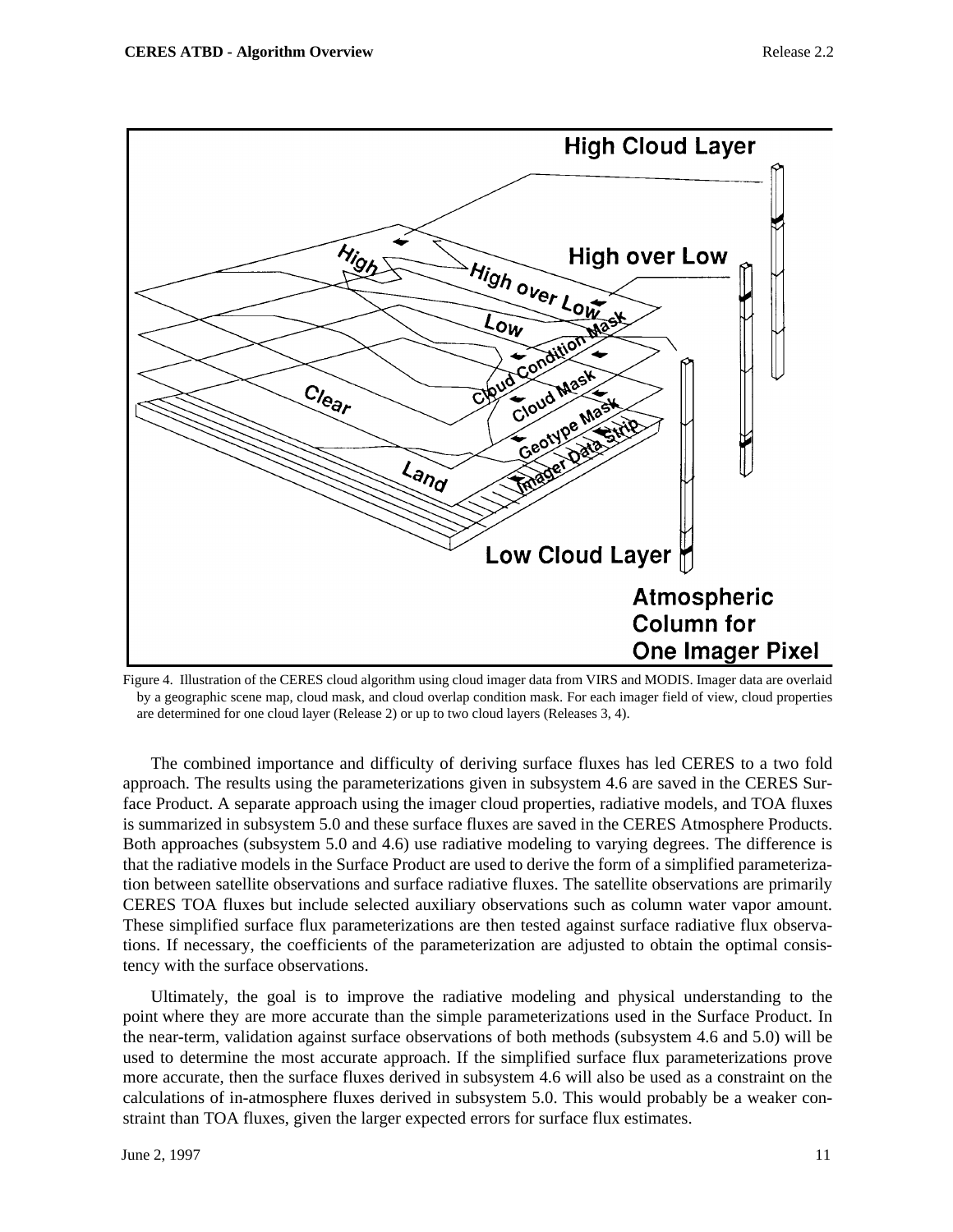

Figure 5. Illustration of the Gaussian-like point spread function for a single CERES field of view, overlaid over a grid of cloud imager pixel data. The four vertical layers represent the CERES cloud height categories which are separated at 700 hPa, 500 hPa, and 300 hPa. Cloud properties are weighted by the point spread function to match cloud and radiative flux data.

### *Subsystem 5: Compute Surface and Atmospheric Fluxes (ATMOSPHERE Data Product)*

This subsystem is commonly known as SARB (Surface and Atmospheric Radiation Budget) and uses an alternate approach to obtain surface radiative fluxes, as well as obtaining estimates of radiative fluxes at predefined levels within the atmosphere. All SARB fluxes include SW and LW fluxes for both up and down components at all defined output levels from the surface to the TOA. For Release 2 (shown in fig. 1), output levels are the surface, 500 hPa, tropopause, and TOA. The major steps in the SARB algorithm for each CERES FOV are

- 1. Input surface data (albedo, emissivity)
- 2. Input meteorological data  $(T, q, O_3, \text{aerosol})$
- 3. Input imager cloud properties matched to CERES FOV's
- 4. Use radiative model to calculate radiative fluxes from observed properties
- 5. Adjust surface and atmospheric parameters (cloud, precipitable water) to get consistency with CERES observed TOA SW and LW fluxes; constrain parameters to achieve consistency with subsystem 4.6 surface flux estimates if validation studies show these surface fluxes to be more accurate than radiative model computations of surface fluxes
- 6. Save final flux calculations, initial TOA discrepancies, and surface/atmosphere property adjustments along with original surface and cloud properties

While global TOA fluxes have been estimated from satellites for more than 20 years, credible, global estimates for surface and in-atmosphere fluxes have only been produced globally in the last few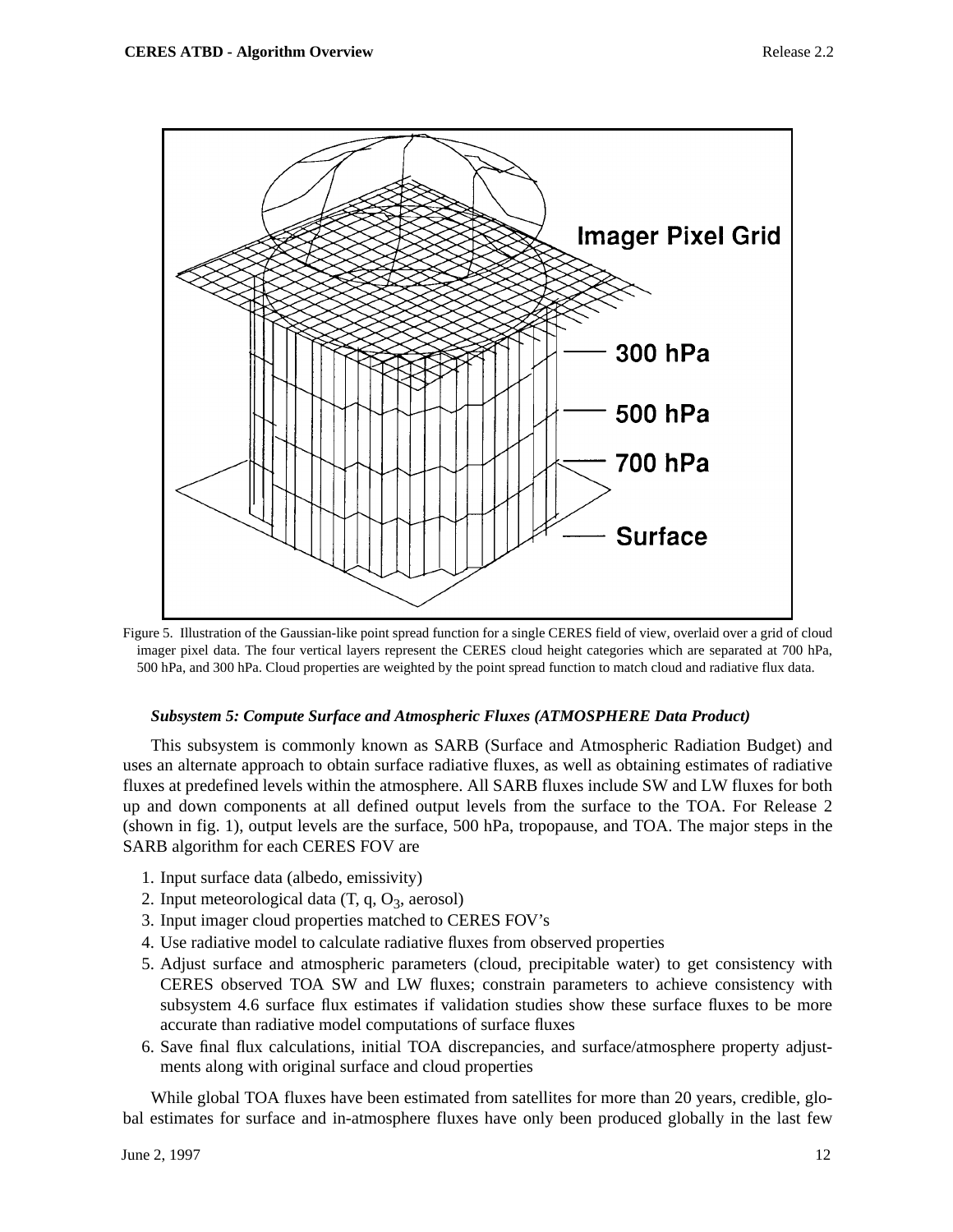years (Darnell et al. 1992; Pinker and Laszlo 1992; Wu and Chang 1992; Charlock et al. 1993; Stuhlmann et al. 1993; Li et al. 1993; Gupta et al. 1992). Key outstanding issues for SARB calculations include

- Cloud layer overlap (see ATBD subsystem 5.0).
- Effect of cloud inhomogeneity (Cahalan et al. 1994).
- 3-D cloud effects (Schmetz 1984; Hiedinger and Cox 1994).
- Potential enhanced cloud absorption (Stephens and Tsay 1990; Cess et al. 1995; Ramanathan et al. 1995).
- Land surface bidirectional reflection functions, emissivity, and surface skin temperature (see ATBD subsystem 5.0).

For Release 2, SARB will use plane-parallel radiative model calculations and will treat cloud inhomogeneity by performing separate radiative computations for up to two non-overlapped cloud layers in each CERES fov. The average CERES fov optical depth for each cloud layer is defined by averaging the logarithm of imager pixel optical depth values, using the assumption that albedo varies more linearly with the logarithm of optical depth (Rossow et al. 1991).

For Release 2, adjustment of the calculated fluxes to consistency with the CERES instantaneous TOA fluxes can then be thought of as providing an "equivalent plane-parallel" cloud. For example, consider a fair weather cumulus field over Brazil viewed from the EOS CERES and MODIS instruments. Because the CERES ADM's are developed as empirical models which are a function of cloud amount, cloud height, and cloud optical depth, the CERES radiative flux estimates can implicitly include 3-D cloud effects and in principle can produce unbiased TOA flux estimates. Note that this would not be true if CERES had inverted radiance to flux using plane-parallel theoretical models. The cloud optical depth derived from MODIS data, however, has been derived using a plane-parallel retrieval. If this imager optical depth is in error because of 3-D cloud effects, then the calculated SARB TOA SW flux will be in error and the cloud optical depth will be adjusted to compensate, thereby achieving a planeparallel cloud optical depth which gives the same reflected flux as the 3-D cloud. In the LW, the cloud height might be adjusted to remove 3-D artifacts.

Tests against measured surface fluxes will be required to verify if these adjustments can consistently adjust surface fluxes as well; these comparisons have begun using the ARM Oklahoma Intensive Observing Periods (IOPs) in a joint CERES/ARM/GEWEX effort called CAGEX (Subsystem 5.0). Initial results are available on the World Wide Web. The data products from the SARB calculations will include both the magnitude of the required surface and cloud property adjustments, as well as the initial and final differences between calculated and TOA measured fluxes.

Figure 6 shows an example calculation of surface and atmospheric radiative fluxes both before and after adjustment to match TOA observations using ERBE. For Releases 1 and 2, we will test this approach using AVHRR and HIRS data to derive cloud properties, and ERBE TOA flux data to constrain the calculations at the TOA.

# *Subsystem 6: Grid Single Satellite Fluxes and Clouds and Compute Spatial Averages (ATMOSPHERE Data Product)*

The next step in the processing of the CERES Atmosphere Data Products is to grid the output data from subsystem 5.0 into the EOS standard 1 degree equal angle grid boxes. The grid was chosen by EOS to simplify comparisons to global land, ocean, and atmosphere models. At high latitudes, where the distance between longitudinal steps become smaller, CERES will increase the longitude steps by factors of 2 to maintain consistent accuracy in the gridding process. Cloud properties and TOA fluxes from subsystem 4 and the additional surface and atmospheric radiative fluxes added in subsystem 5 are weighted by their respective area coverage in each grid box.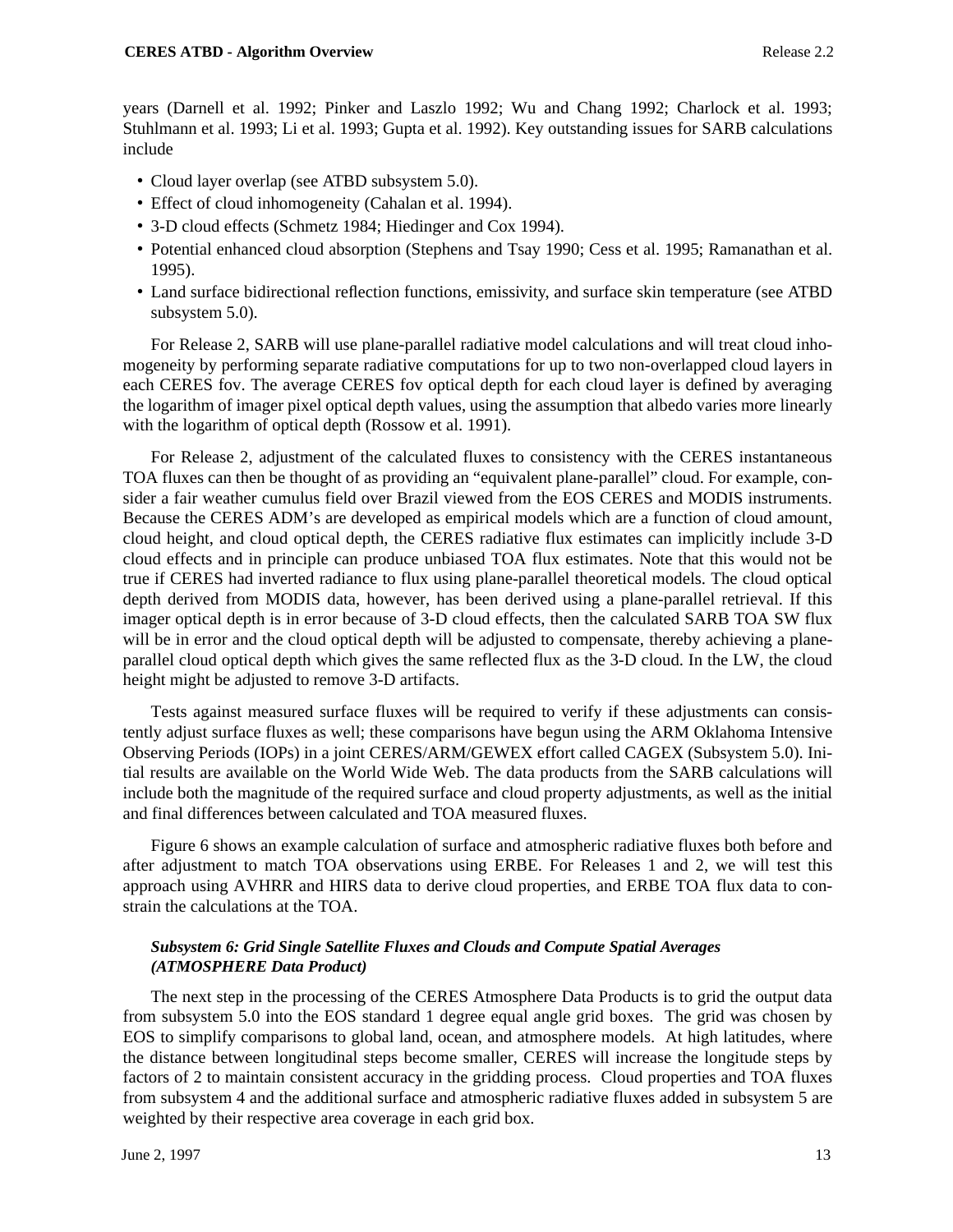

Figure 6. Test analysis of a clear-sky ERBE field of view over ocean using NMC temperature and water vapor. Initial calculation of TOA LW flux is in error by 5.6  $Wm^{-2}$ , and the water vapor amount is tuned to match the TOA value. Curve A shows the tuned LW heating rate profile (degrees/day). Curve B shows the difference between tuned and untuned heating rates. Curve C shows the difference between the calculations of two different radiative transfer models. (See ATBD subsystem 5.0 for details.)

While spatial averaging of radiative fluxes (surface, in-atmosphere, and TOA) is relatively straightforward, spatial averaging of cloud properties is not so straightforward. The issue is most obvious when we consider the following thought experiment. We compare monthly average LW TOA fluxes in the tropical Pacific Ocean for June of 2 years, one of which was during an ENSO (El Niño/Southern Oscillation) event. We find a large change in TOA LW flux and want to know what change in cloud properties caused the change: cloud amount, cloud height, or cloud optical depth? Because cloud properties are nonlinearly related to radiative fluxes and we have simply averaged over all of those nonlinear relationships, we cannot guarantee that the question has an unambiguous answer. For example, consider that for TOA LW flux, changes in high cloud amount or optical depth have a large effect on LW flux. For low clouds, they have almost no effect. On the other hand, cloud height changes of either low or high clouds will have a roughly similar effect. Note that if we had selected a change in surface LW flux, the low clouds would dominate and the high clouds would have little effect. These are exactly the type of changes we need to examine and understand in order to address issues of cloud/climate feedback.

If we carry this analogy further, we can see that it is important to consider cloud changes at least as a function of five basic parameters: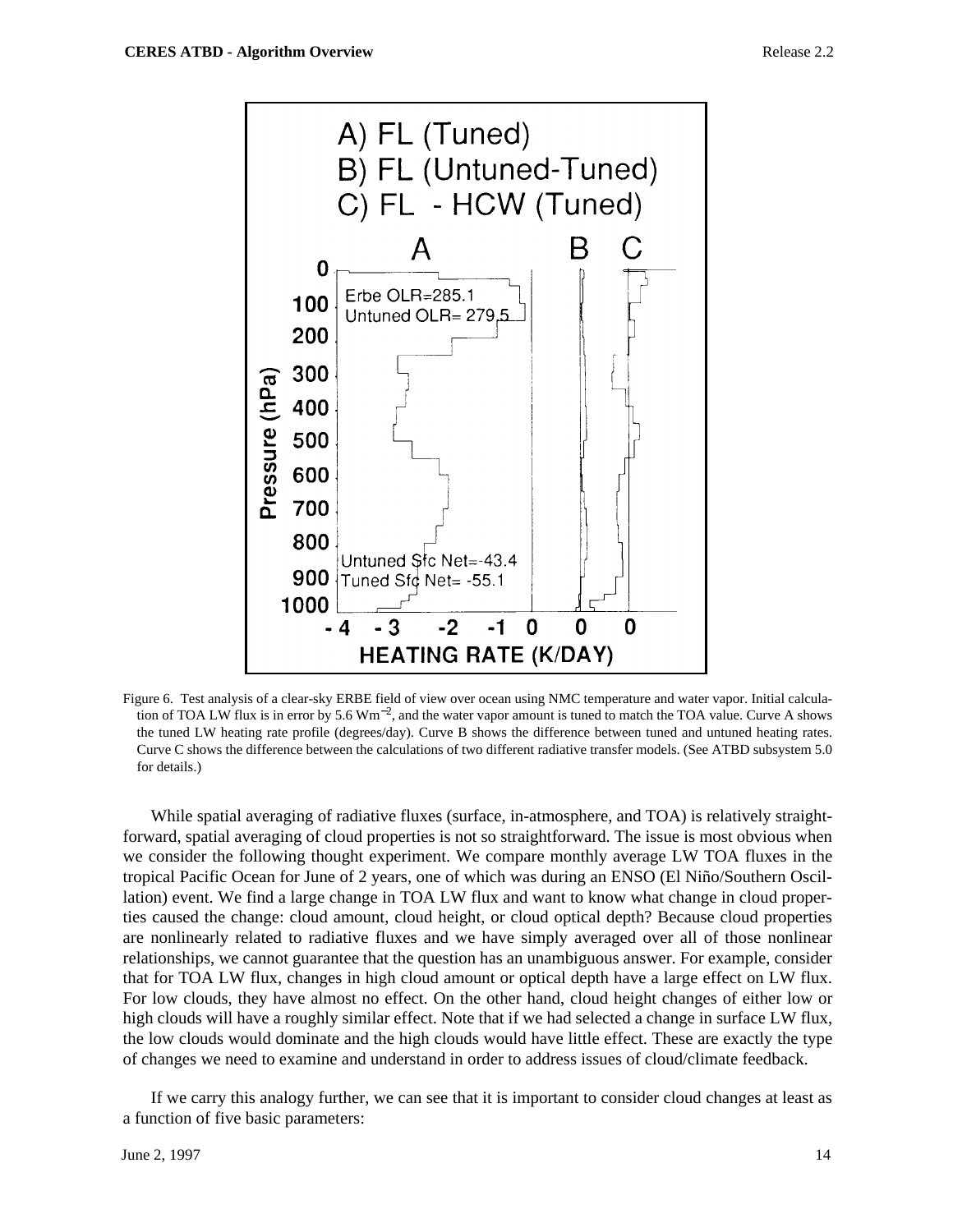- LW TOA flux
- LW surface flux
- SW TOA or surface flux (these are probably similar)
- Liquid water volume
- Ice water volume

The first three of these parameters are critical to cloud radiative forcing issues and the last two are critical to cloud dynamical modeling. We could also add in-atmosphere LW and SW net fluxes, but the five above are a good start. While the CERES team has not yet resolved the optimal way to address this issue, it has included in the data structures the capability to experiment in Release 2 with various formulations.

## *Subsystem 7: Time Interpolation and Synoptic Flux Computation for Single and Multiple Satellites (ATMOSPHERE Data Product)*

Starting in November 1997, CERES will have one processing satellite (TRMM) sampling twice per day from 45°S to 45°N. In June 1998, the EOS-AM platform (10:30 a.m.; sun-synchronous) will increase diurnal sampling to 4 times per day. In 2000, the EOS-PM satellite (1:30 p.m.; sunsynchronous) will be launched. If TRMM is still functioning, or when a TRMM follow-on is launched CERES will then have 6 samples per day. Simulation studies using hourly GOES data indicate that the ERBE time-space averaging algorithm gives regional monthly mean time sampling errors  $(1\sigma)$  which are about:

- 9 W-m<sup>-2</sup> for TRMM alone
- 4 W-m−<sup>2</sup> for TRMM plus EOS AM
- 2 W-m−<sup>2</sup> for TRMM plus EOS AM plus EOS PM

Since satellites can fail prematurely, it is very useful to provide a strategy to reduce time sampling errors, especially for the single satellite case.



Figure 7. Time Series of ERBE ERBS (solid squares) and NOAA-9 (open circles) LW flux observations and interpolated values from July 1985 over New Mexico. The top curve shows the ERBE time interpolated values; bottom curve the geostationary-data-enhanced interpolation.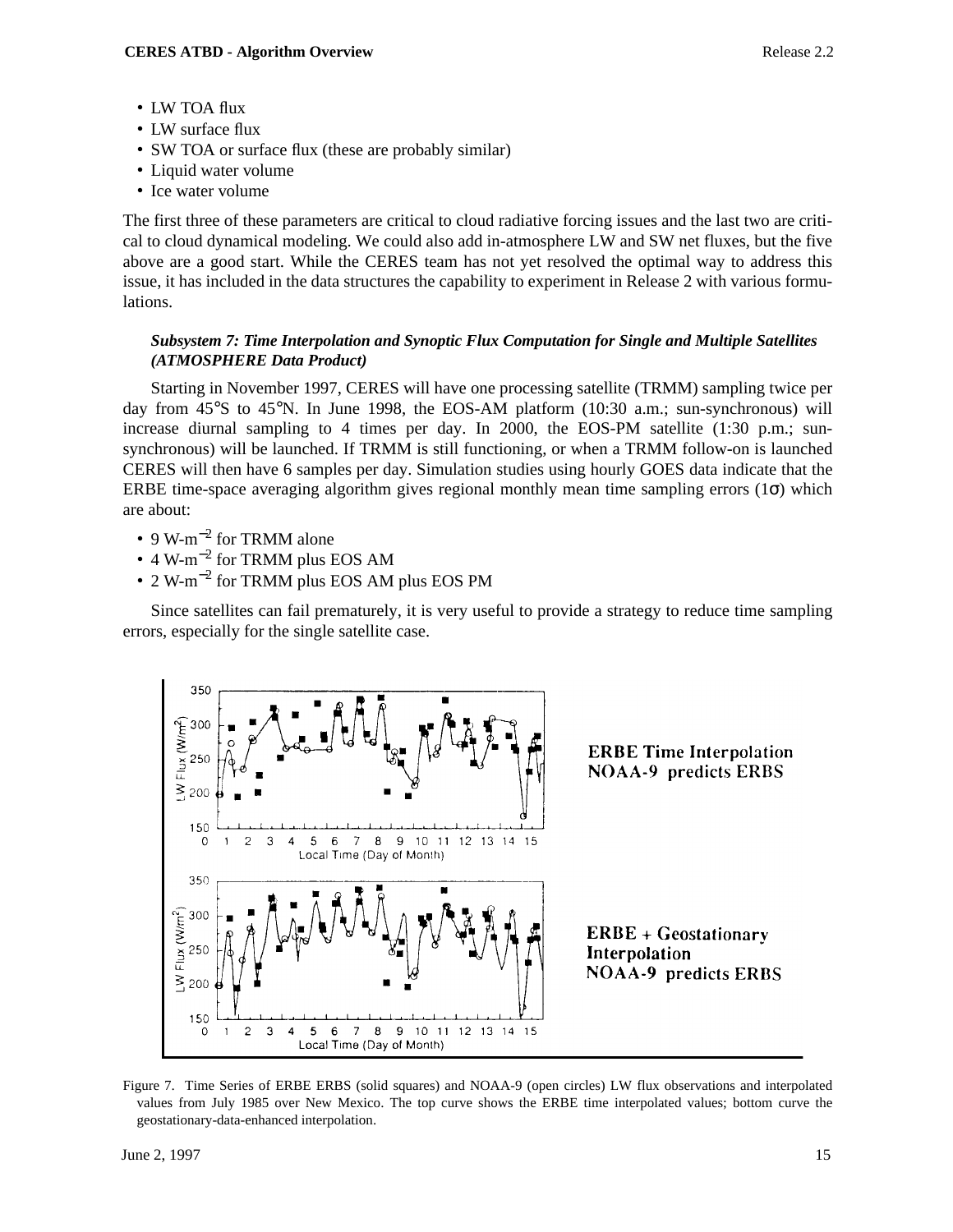The CERES strategy is to incorporate 3-hourly geostationary radiance data to provide a correction for diurnal cycles which are insufficiently sampled by CERES. The key to this strategy is to use the geostationary data to supplement the shape of the diurnal cycle, but then use the CERES observations as the absolute reference to anchor the more poorly-calibrated geostationary data. One advantage of this method is that it produces 3-hourly synoptic radiation fields for use in global model testing, and for improved examination of diurnal cycles of clouds and radiation. The output of subsystem 7 is an estimate of cloud properties and surface, atmosphere, and TOA fluxes at each 3-hourly synoptic time. These estimates are also used later in subsystem 8 to aid in the production of monthly average cloud and radiation data.

The process for synoptic processing involves the following steps:

- 1. Regionally and temporally sort and merge the gridded cloud and radiation data produced by subsystem 6
- 2. Regionally and temporally sort and merge the near-synoptic geostationary data
- 3. Interpolate cloud properties from the CERES times of observation to the synoptic times
- 4. Interpolate cloud information and angular model class, convert the narrowband GOES radiance to broadband (using regional correlations to CERES observations), and then convert the broadband radiance to broadband TOA flux (using the CERES broadband ADM's)
- 5. Use the time-interpolated cloud properties to calculate radiative flux profiles as in subsystem 5, using the synoptic TOA flux estimates as a constraint
- 6. Use the diurnal shape of the radiation fields derived from geostationary data, but adjust this shape to match the CERES times of observations (assumed gain error in geostationary data)

Figure 7 gives an example of the enhanced time interpolation using geostationary data.

The system described above could also use the ISCCP geostationary cloud properties. The disadvantage of this approach is that it incorporates cloud properties which are systematically different and less accurate than those from the cloud imagers flying with CERES. The ISCCP cloud properties are limited by geostationary spatial resolution, spectral channels, and calibration accuracy. In this sense, it would be necessary to "calibrate" the ISCCP cloud properties against the TRMM and EOS cloud properties. We are currently performing sensitivity studies on the utility of the ISCCP cloud properties for this purpose.

# *Subsystem 8: Monthly Regional, Zonal, and Global Radiation Fluxes and Cloud Properties (ATMOSPHERE Data Product)*

This subsystem uses the CERES instantaneous synoptic radiative flux and cloud data (subsystem 7) and time averages to produce monthly averages at regional, zonal, and global spatial scales. Initial simulations using both 1-hourly and 3-hourly data have shown that simple averaging of the 3-hourly results is adequate for calculating monthly average LW fluxes. SW flux averaging, however, is more problematic. The magnitude of the solar flux diurnal cycle is 10 to 100 times larger than that for LW flux.

Two methods for SW time averaging are currently being tested using Release 2 data. The first method uses the same techniques as subsystem 7, but to produce 1-hourly instead of 3-hourly synoptic maps. Time averaging then proceeds from the 1-hourly synoptic fields. The second method starts from the 3-hourly synoptic data, and then time interpolates using methods similar to ERBE (Brooks et al. 1986) for other hours of the day with significant solar illumination. While the use of models of the solar zenith angle dependence of albedo are adequate for TOA and surface fluxes, we will examine extensions of these techniques to include interpolation of solar absorption within the atmospheric column. A key issue is to avoid biases caused by the systematic increase of albedo with solar zenith angle for times of observation between sunset and sunrise and the first daytime observation hour.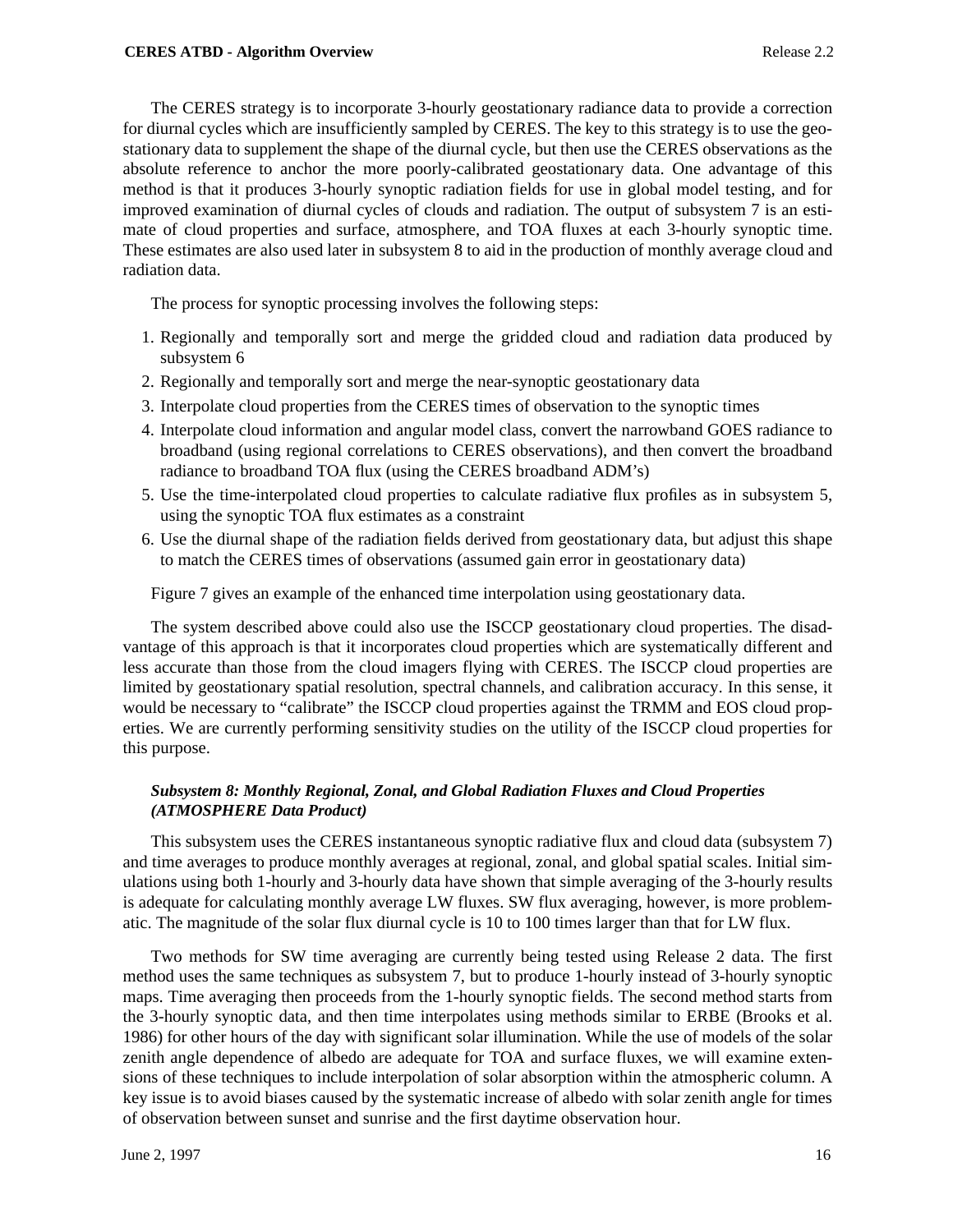## *Subsystem 9: Grid TOA and Surface Fluxes for Instantaneous Surface Product (SURFACE Data Product)*

This subsystem is essentially the same process as in subsystem 6. The major difference is that instead of gridding data to be used in the Atmosphere Data Products (subsystems 5, 6, 7, and 8), this subsystem spatially grids the data to be used in the Surface Data Products (subsystems 9 and 10). The spatial grid is the same: 1.0 degree equal angle. See the data flow diagram (figure 2) and the associated discussion for a summary of the difference between the Atmosphere and Surface Data Products.

#### *Subsystem 10: Monthly Regional TOA and Surface Radiation Budget (SURFACE Data Product)*

The time averaging for the Surface Data Product is produced by two methods. The first method is the same as the ERBE method (ERBE-like product in subsystem 3) with the following exceptions:

- Improved CERES models of solar zenith angle dependence of albedo
- Improved cloud imager scene identification (subsystem 4) and improved CERES ADM's to provide more accurate instantaneous fluxes
- Simulation studies indicate that the monthly averaged fluxes will be a factor of 2-3 more accurate than the ERBE-like fluxes

The second method incorporates geostationary radiances similar to the process outlined for synoptic products in subsystem 7. We include this method to minimize problems during the initial flight with TRMM when we have only one spacecraft with two samples per day. As the number of satellites increases to 3, the geostationary data will have little impact on the results.

Because one of the major rationales for the Surface Data Products is to keep surface flux estimates as closely tied to the CERES direct observations as possible, this subsystem will not calculate inatmosphere fluxes, and will derive its estimates of surface fluxes by the same methods discussed in subsystem 4.6.

## *Subsystem 11: Grid Geostationary Narrowband Radiances*

CERES will use 3-hourly geostationary radiance data to assist diurnal modeling of TOA fluxes and to minimize temporal interpolation errors in CERES monthly mean TOA flux products. This subsystem is essentially the same process as in subsystem 6. The major difference is that the process is performed on geostationary radiances instead of CERES TOA fluxes. The current input data are one month of 3 hourly ISCCP B1 geostationary (GEO) data which contain visible (VIS) and infrared (IR) narrowband radiances from different satellites. At the present time, GEO data are available for four satellites; METEOSAT, GOES-East, GOES-West, and GMS. The spatial resolution of the GEO data set is approximately 10 km. These data are gridded and spatially averaged into CERES 1-degree equal-angle grid boxes using functions described in subsystem 6. The outputs consist of mean and statistics of VIS and IR narrowband radiances for each of the CERES 1-degree grid box and each of the 3-hourly synoptic time. This data product represents a major input source for both subsystem 7 and 10.

#### *Subsystem 12: Regrid Humidity and Temperature Fields*

This subsystem describes interpolation procedures used to convert temperature, water vapor, ozone, aerosols, and passive microwave column water vapor obtained from diverse sources to the spatial and temporal resolution required by various CERES subsystems. Most of the inputs come from EOS DAO or NOAA NCEP analysis products, although the subsystem accepts the inputs from many different sources on many different grids. The outputs consist of the same meteorological fields as the inputs, but at a uniform spatial and temporal resolution necessary to meet the requirements of the other CERES processing subsystems. Interpolation methods vary depending on the nature of the field. For Release 2, CERES is planning to use the DAO analysis products. One of the key issues for use of analysis products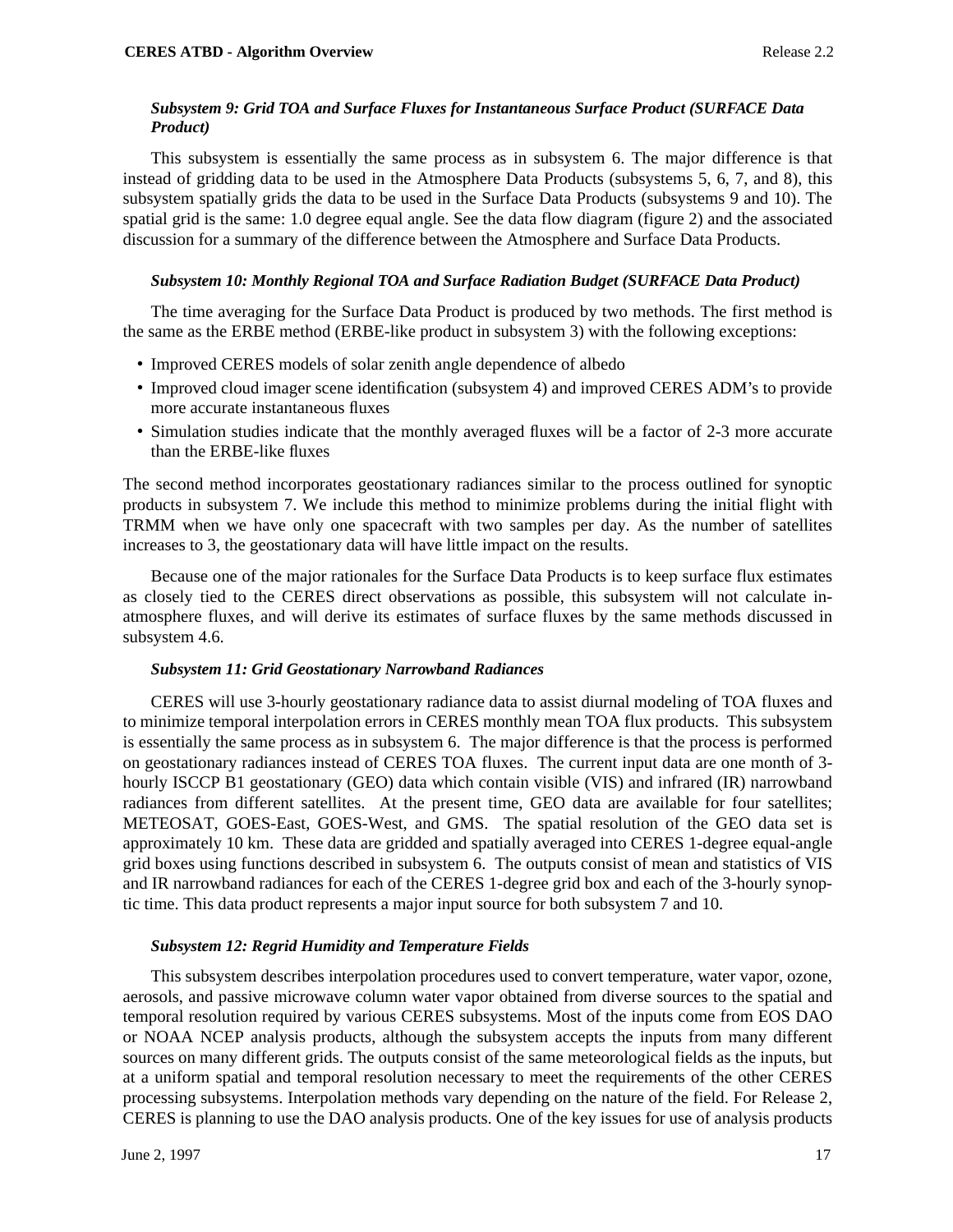in a climate data set is the "freezing" of the analysis product algorithms during the climate record. DAO has agreed to provide a consistent analysis method for CERES.

## *Relationships to Other EOS Instruments and non-EOS Field Experiments: Algorithm Validation and Interdisciplinary Studies*

While the ties to VIRS on TRMM and MODIS on EOS have been obvious throughout this overview, there are ties between the CERES data products and many of the EOS instruments.

We expect to greatly increase our ability to detect cloud overlap by using the passive microwave retrievals of cloud liquid water path from the TMI (TRMM Microwave Imager), as well as the AMSR (Advanced Microwave Scanning Radiometer) instrument on EOS-PM (2000) and MIMR (Multifrequency Imaging Microwave Radiometer) on METOP (Meteorological Operational Polar Platform). METOP (2000) is the European morning sun-synchronous satellite which will provide passive microwave data in the same orbit as the EOS-AM platform. This constellation of instruments will allow a 3 satellite system with CERES/cloud imager/passive microwave instruments on each spacecraft. This suite provides both adequate diurnal coverage as well as greatly increased ability to detect the presence of multi-layer clouds, even beneath a thick cirrus shield. Passive microwave liquid water path will be tested using TRMM data for multilayer clouds over ocean and may be included for Release 4.

The MISR (Multiangle Imaging Spectroradiometer) and ASTER (Advanced Spaceborne Thermal Emission and Reflection Radiometer) onboard the EOS-AM platform will provide key validation data for the CERES experiment. MISR can view 300-km wide targets on the earth nearly simultaneously (within 10 minutes) from 9 viewing zenith angles using 9 separate CCD (charged coupled device) array cameras. This capability provides independent verification of CERES bidirectional reflectance models, as well as stereo cloud height observations. For broadband radiative fluxes, MISR has better angular sampling than CERES, but at the price of poorer time and spectral information (narrowband instead of broadband). The POLDER (Polarization of Directionality of Earth's Reflectances) instrument launched on the ADEOS (Advanced Earth Observing System) platform in 1996 will also allow tests of CERES anisotropic models using narrowband models. ASTER on the EOS-AM platform will provide Landsatlike very high spatial resolution data to test the effect of MODIS and VIRS coarser resolution data (i.e., beam filling problems) on the derivation of cloud properties.

In September 1994, the LITE (Lidar In-Space Technology Experiment) provided the first highquality global lidar observations of cloud height from space. These data will be a key source determine the spatial scale of cloud height variations around the globe. Unfortunately, the limited duty cycle of lidar data collection during the 2-week Space Shuttle mission resulted in only a few coincidences with GOES, SSM/I, or NOAA polar orbiting spacecraft. Nevertheless, the limited data available showed that unlike aircraft or surface based lidar, the space-based lidar could penetrate to the top of boundary layer cloud or to the surface of the Earth at least 75% of the time. This effect is due to additional forward scattered photons which remain within the relatively large space-based lidar field of view of 300 meters.

Given the relative importance of multi-layered cloud to calculations of longwave surface and atmospheric radiative fluxes, clearly a space-based cloud lidar and/or radar mission is essential in the future. Recent studies in support of NASA's new ESSP (Earth System Science Pathfinder) program indicate that the ideal combination to resolve all multi-layered cloud is a lidar for optically thin and physically thin cloud layers, combined with a cloud radar (3 mm or 8 mm) for optically and physically thick layers. Space-based cloud lidar can resolve thin clouds to 50 m vertical resolution, while cloud radar has a vertical resolution of about 500 m. At the same time, a cloud radar will be able to observe optically thick layers (visible optical thickness greater than about 10) which will attenuate the lidar signal. A combined lidar/radar mission which synchronized its orbit with the EOS-AM or PM would be ideal for global validation of CERES and EOS cloud properties, including the difficult polar cloud cases.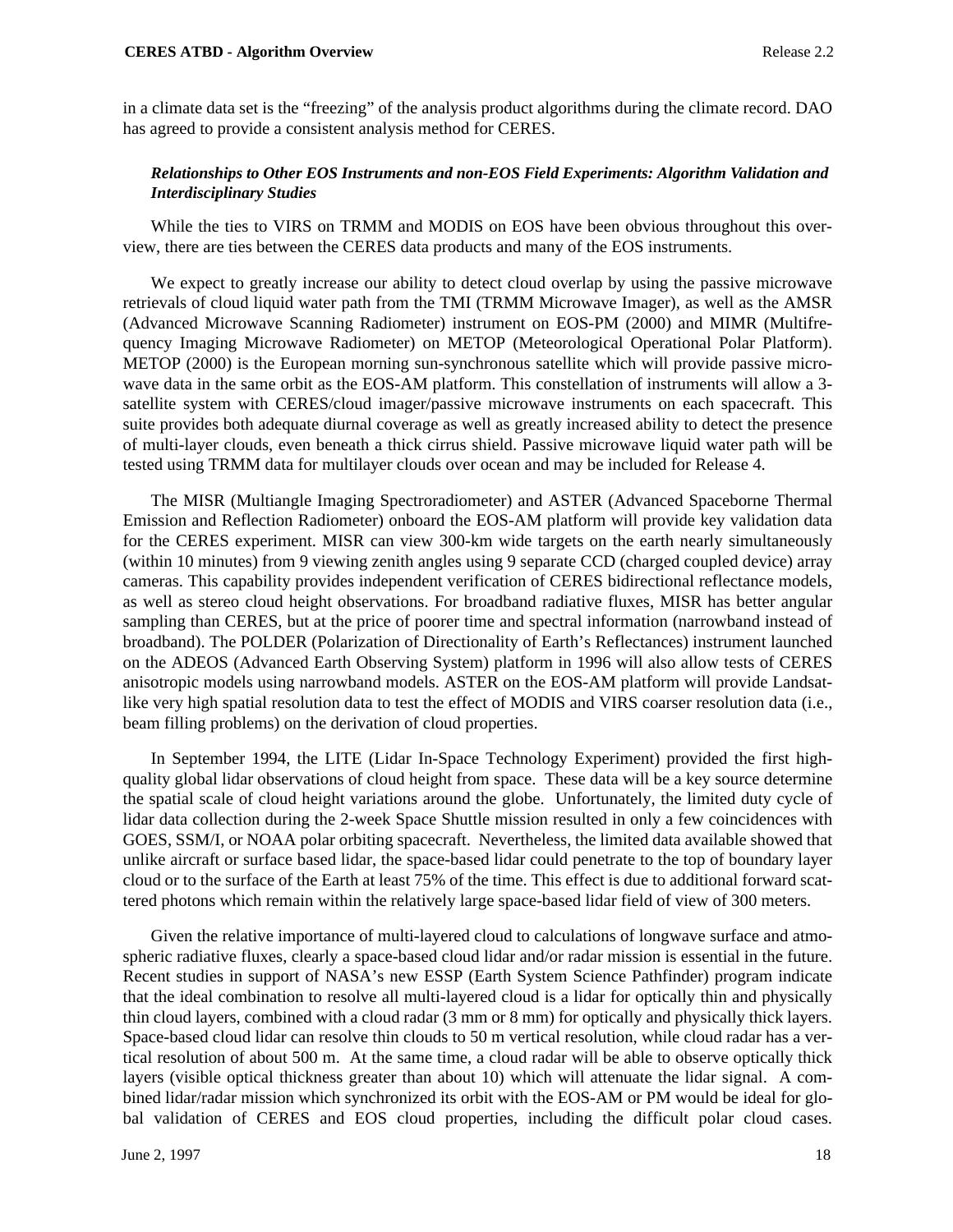#### **CERES ATBD - Algorithm Overview 2.2 Release 2.2**

Spaceborne cloud radar has been endorsed as a high priority mission by the GEWEX (Global Energy and Water Cycle Experiment) of the World Climate Research Program).

The GLAS (Geoscience Laser Altimetry System) planned for launch in 2002 may include cloud lidar capability, but the orbit optimization required for its primary mission (i.e. measuring ice sheet volume), is not very effective for validation of EOS cloud properties. As currently planned, GLAS will obtain about 1% of its data (approximately 10% of 1 month each year) nearly simultaneous with EOS-AM, depending on the final selected orbit altitude.

Established surface sites (i.e. ARM, BSRN, SURFMAP) will provide one of the most critical sources of validation for CERES surface radiative fluxes and cloud properties. The 3 ARM sites in Oklahoma, the western tropical Pacific Ocean, and the North Slope of Alaska will provide the most critical long-term time series of validation data. These sites will include measurements of SW and LW surface fluxes, cloud lidar, cloud radar, microwave liquid water path, and newly developing estimates of the vertical profiles of cloud microphysics in both water and ice cloud layers. For surface fluxes, the BSRN sites will provide additional sites for carefully calibrated and maintained SW and LW surface fluxes. The major limitation of these sites will be the lack of observations in other important climatic regimes (i.e. desert, midlatitude ocean, tropical land, subtropical ocean, and heavily vegetated midlatitude land).

Finally, field experiment campaigns will be necessary to extend the climatological regimes sampled by the ARM and BSRN sites. These campaigns will require coordination of surface and in-situ aircraft cloud and radiation data during overpasses of the EOS spacecraft. CERES science team members are active participants on the FIRE, ARM, and GEWEX GCIP experiment teams. CERES will rely on these national and international programs to provide critical validation data. It is expected that the accuracy of CERES validation efforts will systematically improve as additional surface/satellite and field experiment/satellite coincidences are obtained. A large number of such coincidences will be required in order to validate the wide range of cloud and climate conditions within the global climate system. Validation plan drafts have been prepared for each of the CERES data products and were reviwed in Fall, 1996. The plans should be revised and available on the same World Wide Web site as the CERES ATBDs by August 1997.

#### **References**

Barkstrom, B. R. 1984: The Earth Radiation Budget Experiment (ERBE). *Bull. Am. Meteorol. Soc.*, vol. 65, pp. 1170–1185.

- Barkstrom, B. R.; and Smith, G. L. 1986: The Earth Radiation Budget Experiment: Science and Implementation. *Rev. Geophys.*, vol. 24, pp. 379–390.
- Baum, Bryan A.; Arduini, Robert F.; Wielicki, Bruce A.; Minnis, Patrick; and Si-Chee, Tsay 1994: Multilevel Cloud Retrieval Using Multispectral HIRS and AVHRR Data: Nighttime Oceanic Analysis. *J. Geophys., Res*., vol. 99, no. D3, pp. 5499–5514.
- Brooks, D. R.; Harrison, E. F.; Minnis, P.; Suttles, J. T.; and Kandel, R. S. 1986: Development of algorithms for Understanding the Temporal and Spatial Variability of the Earth's Radiation Balance. *Rev. Geophys.*, vol. 24, pp. 422–438.
- Cahalan, Robert F.; Ridgway, William; Wiscombe, Warren J.; Gollmer, Steven; and Harshvardhan 1994: Independent Pixel and Monte Carlo Estimates of Stratocumulus Albedo. *J. Atmos. Sci.*, vol. 51, no. 24, pp. 3776–3790.
- CEES 1994: Our Changing Planet. The FY 1994 U.S. Global Change Research Program. National Science Foundation, Washington, DC, p. 84.
- Cess, Robert D.; Jiang, Feng; Dutton, Ellsworth G.; and Deluisi, John J. 1991: Determining Surface Solar Absorption From Broadband Satellite Measurements for Clear Skies—Comparison With Surface Measurements. *J. Climat*., vol. 4, pp. 236–247.
- Cess, R. D.; Zhang, M. H.; Minnis, P.; Corsetti, L.; Dutton, E. G.; Forgan, B. W.; Garber, D. P.; Gates, W. L.; Hack, J. J.; and Harrison, E. F. 1995: Absorption of Solar Radiation by Clouds: Observations Versus Models. *Science*, vol. 267, no. 5197, pp. 496–498.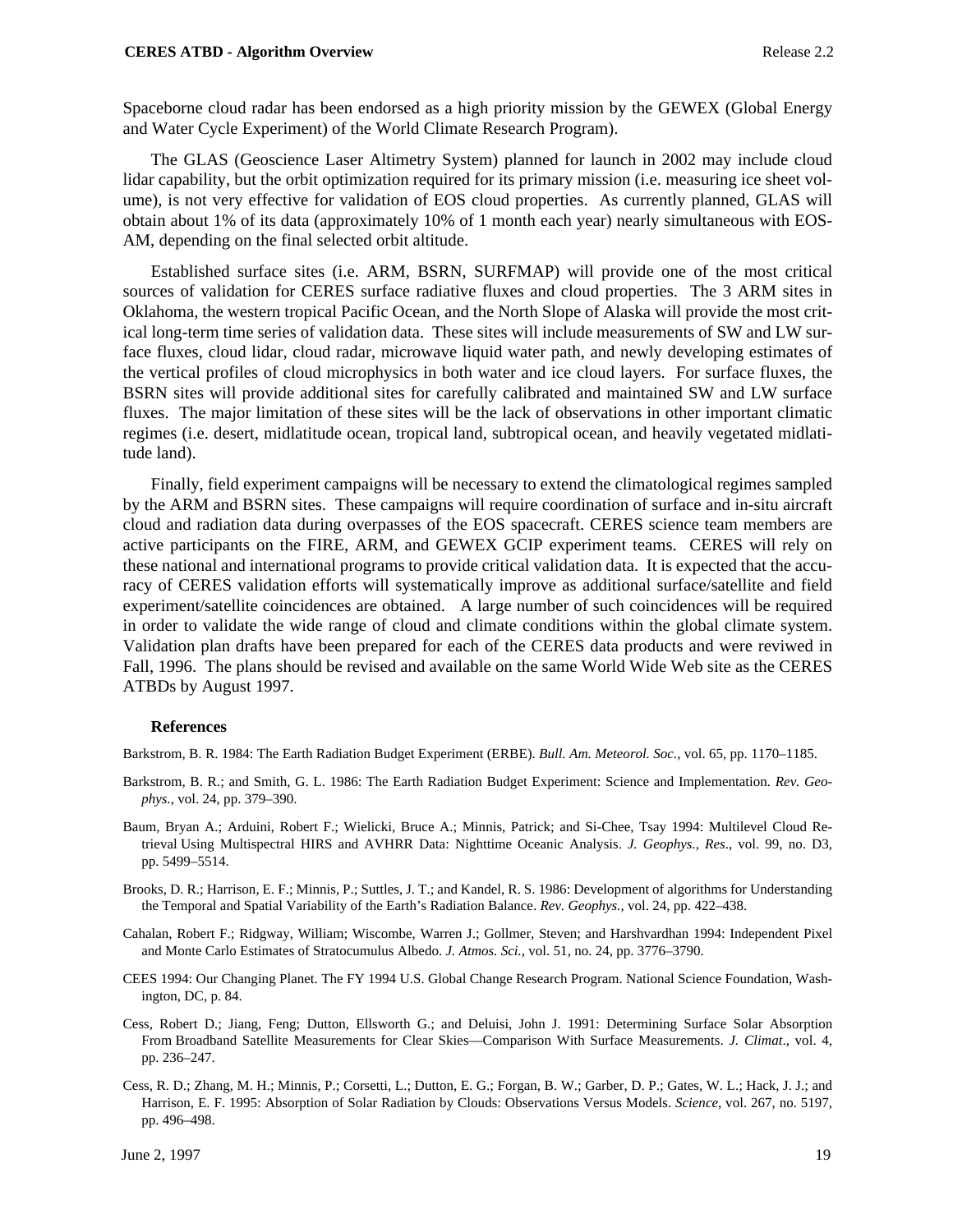- Charlock, T. P.; Rose, F. G.; Yang, S.-K.; Alberta, T.; and Smith, G. L. 1993: An Observational Study of the Interaction of Clouds, Radiation, and the General Circulation. *Proceedings of IRS 92: Current Problems in Atmospheric Radiation*, A. Deepak Publ., 151–154.
- Coakley, J. A., Jr.; and Bretherton, F. P. 1982: Cloud Cover From High-Resolution Scanner Data—Detecting and Allowing for Partially Filled Fields of View. *J. Geophys. Res.*, vol. 87, pp. 4917–4932.
- Darnell, Wayne L.; Staylor, W. Frank; Gupta, Shashi K.; Ritchey, Nancy A.; and Wilber, Anne C. 1992: Seasonal Variation of Surface Radiation Budget Derived From International Satellite Cloud Climatology Project C1 Data. *J. Geophys. Res*., vol. 97, no. D14, pp. 15741–15760.
- Gupta, Shashi K. 1989: A Parameterization for Longwave Surface Radiation From Sun-Synchronous Satellite Data. *J. Climat.*, vol. 2, pp. 305–320.
- Gupta, Shashi K.; Darnell, Wayne L.; and Wilber, Anne C. 1992: A Parameterization for Longwave Surface Radiation From Satellite Data—Recent Improvements. *J. Appl. Meteorol*., vol. 31, no. 12, pp. 1361–1367.
- Gustafson, G.B., et al. 1994: Support of environmental requirements for cloud analysis and archive (SERCAA): Algorithm descriptions. Phillips Laboratory, 29 Randolph Road, Hanscom AFB, MA 01731-3010, Report Number PL-TR-94-2114, 108 pp.
- Hansen, James; Lacis, Andrew; Ruedy, Reto; Sato, Makito; and Wilson, Helene 1993: How Sensitive is the World's Climate? *Natl. Geogr. Res. & Explor*., vol. 9, no. 2, pp. 142–158.
- Hiedinger, A.; and Cox, S. 1994: Radiative Surface Forcing of Boundary Layer Clouds. *Eighth Conference on Atmospheric Radiation*, pp. 246–248.
- King, Michael D.; Kaufman, Yoram J.; Menzel, W. Paul; and Tanre, Didier D. 1992: Remote Sensing of Cloud, Aerosol, and Water Vapor Properties From the Moderate Resolution Imaging Spectrometer (MODIS). *IEEE Trans. Geosci. & Remote Sens*., vol. 30, pp. 2–27.
- Lee, R. B.; Barkstrom, B. R.; Smith, G. L.; Cooper, J. E.; Kopia, L. P.; Lawrence, R. W. April 1996: The Clouds and the Earth's Radiant Energy System (CERES) Sensors and Preflight Calibration Plans. *Journal of Atmospheric and Oceanic Technology,* vol. 13, no.2.
- Li, Zhanqing; and Leighton, H. G. 1993: Global Climatologies of Solar Radiation Budgets at the Surface and in the Atmosphere From 5 Years of ERBE Data. *J. Geophys. Res*., vol. 98, no. D3, pp. 4919–4930.
- Li, Zhanqing; Leighton, H. G.; Masuda, Kazuhiko; and Takashima, Tsutomu 1993: Estimation of SW Flux Absorbed at the Surface From TOA Reflected Flux—Top of Atmosphere. *J. Climat*., vol. 6, no. 2, pp. 317–330.
- Menzel, W. P.; Wylie, D. P.; and Strabala, K. L. 1992: Seasonal and Diurnal Changes in Cirrus Clouds as Seen in Four Years of Observations With the VAS. *J. Appl. Meteorol.*, vol. 31, pp. 370–385.
- Minnis, Patrick; Kuo-Nan, Liou; and Young, D. F. 1993: Inference of Cirrus Cloud Properties Using Satellite-Observed Visible and Infrared Radiances. II—Verification of Theoretical Radiative Properties. *J. Atmos. Sci.*, vol. 50, pp. 1305–1322.
- Pinker, R. T.; and Laszlo, I. 1992: Modeling Surface Solar Irradiance for Satellite Applications on a Global Scale. *J. Appl. Meteorol*., vol. 31, pp. 194–211.
- Ramanathan, V.; Subasilar, B.; Zhang, G. J.; Conant, W.; Cess, R. D.; Kiehl, J. T.; Grassl, H.; and Shi, L. 1995: Warm Pool Heat Budget and Shortwave Cloud Forcing—A Missing Physics? *Science*, vol. 267, pp. 499–503.
- Ramanathan, V.; Cess, R. D.; Harrison, E. F.; Minnis, P.; and Barkstrom, B. R. 1989: Cloud-Radiative Forcing and Climate— Results From the Earth Radiation Budget Experiment. *Science*, vol. 243, pp. 57–63.
- Randall, David A.; Harshvardhan; Dazlich, Donald A.; and Corsetti, Thomas G. 1989: Interactions Among Radiation, Convection, and Large-Scale Dynamics in a General Circulation Model. *J. Atmos. Sci.*, vol. 46, pp. 1943–1970.
- Rossow, W.; Garder, L.; Lu, P.; and Walker, A. 1991: International Satellite Cloud Climatology Project (ISCCP) Documentation of Cloud Data. In WMO/TD-No. 266 (Revised), *World Meteorol. Org.*, p. 76.
- Rossow, William B.; and Garder, Leonid C. 1993: Cloud Detection Using Satellite Measurements of Infrared and Visible Radiances for ISCCP., J. Climat., vol. 6, no. 12, pp. 2341–2369.